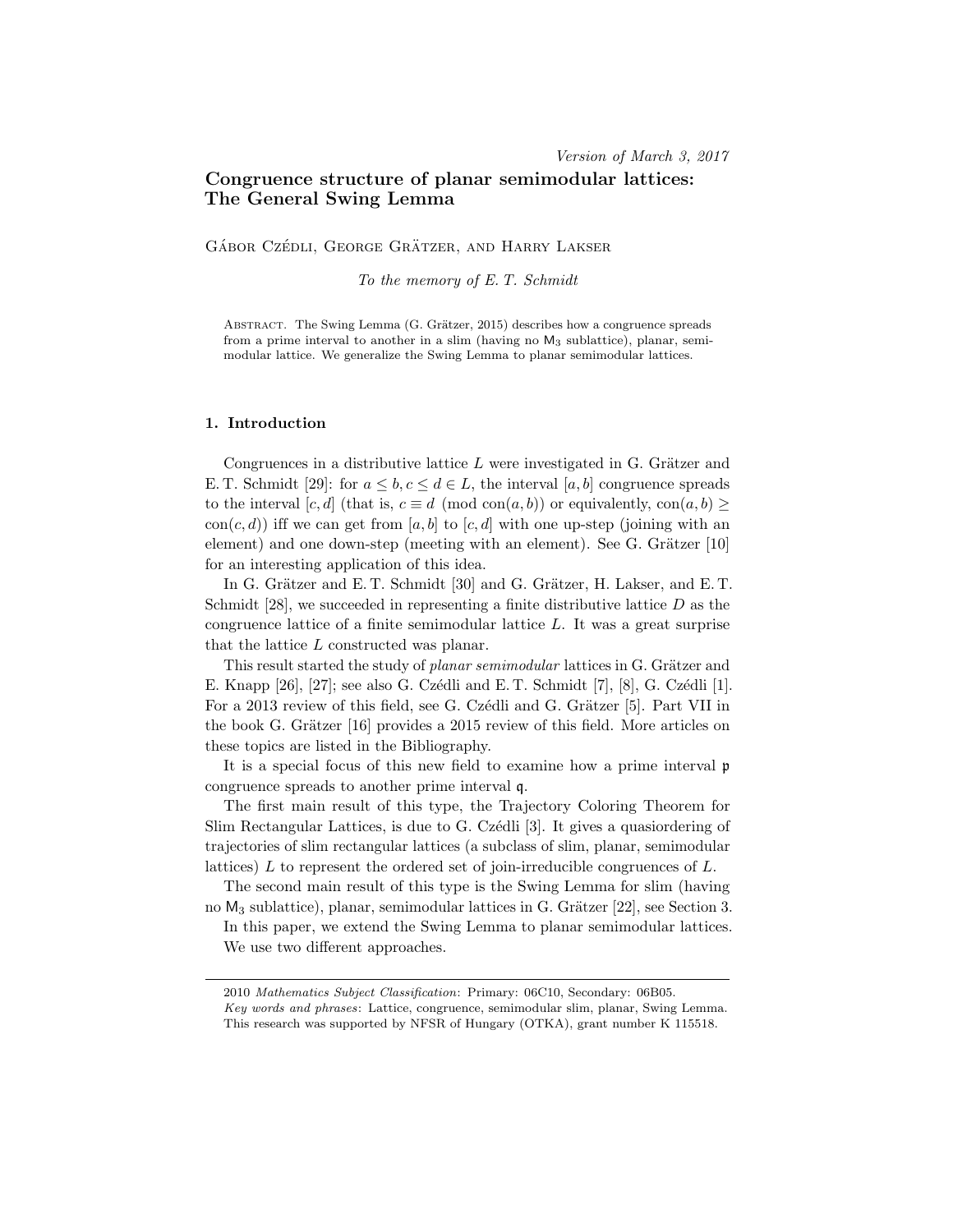The first, utilizes the first author's Eye Lemma [1, Lemma 5.2], a contribution to the theory of congruences of planar lattices. This lemma is applied to planar semimodular lattices in Lemma 11.

The second approach is a contribution to the theory of congruences of finite lattices. Instead of the Eye Lemma, we prove the Tab Lemma for finite lattices, which is based on the Prime-Projectivity Lemma of the second author [12, Lemma 4]. We state and prove Lemma 8, a general version of the Swing Lemma that does not require planarity.

1.1. Outline. The basic concepts and results are introduced in Section 2.

In Section 3, we state the Swing Lemma and the General Swing Lemma. Section 4 presents our short approach through planar lattices, utilizing the Eye Lemma. The Tab Lemma for finite lattices is stated and proved for general finite lattices in Section 5, which is then applied in Section 6 to prove the General Swing Lemma. Finally, Section 7 discusses some related topic, including a formulation of the General Swing Lemma that makes no reference to planarity.

## 2. Preliminaries

We use the basic concepts and notation as in the books  $G$ . Grätzer  $[11]$ and [16].

We call a planar semimodular lattice a *PS lattice* and a slim, planar, semimodular lattice an *SPS lattice*. Note that a planar lattice is finite by definition. For a lattice  $L$ , let  $Prime(L)$  denote the set of prime intervals of  $L$ .

A multi-diamond is a lattice M isomorphic to the  $(n+2)$ -element modular

lattice  $\mathsf{M}_n$  of length 2 for some integer  $n \geq 3$ . A covering multi-diamond M in a lattice L is an *interval* in L isomorphic to some lattice  $\mathsf{M}_n$  for some integer  $n \geq 3$ . An element  $m \in L$  is a tab of L if it is doubly-irreducible and it is in a covering multi-diamond in L. Note that  $m^*$ , the unique upper cover of  $m$ , is the unit of the multi-diamond and  $m_{\ast}$ , the unique lower cover of m, is the zero.

**Definition 1.** Let  $\mathfrak{p}$ ,  $\mathfrak{q}$  be prime intervals in a lattice L. We say that  $\mathfrak{p}$  swings to q if the following conditions are satisfied:

- (i)  $p \neq q$ ;
- (ii)  $1_p = 1_q$ ;
- (iii) there is a lower cover  $a \neq 0_p, 0_q$  of  $1_p$  such that the three element set  ${0_p, 0_p, a}$  generates a sublattice S of L isomorphic to  $S_7$ , where  $0_q$  is the unique dual atom of  $S$  that is a proper join—see Figure 1.

This swing concept—modified from G. Grätzer  $[22]$ , where it is defined for SPS lattices—makes sense in an arbitrary lattice, and we get the following statement for general lattices, equally as trivial as it is for SPS lattices.

**Lemma 1.** Let L be any lattice, let  $\mathfrak{p}, \mathfrak{q}$  be prime intervals in L, and let  $\mathfrak{p}$ swing to q. Then p congruence spreads to q.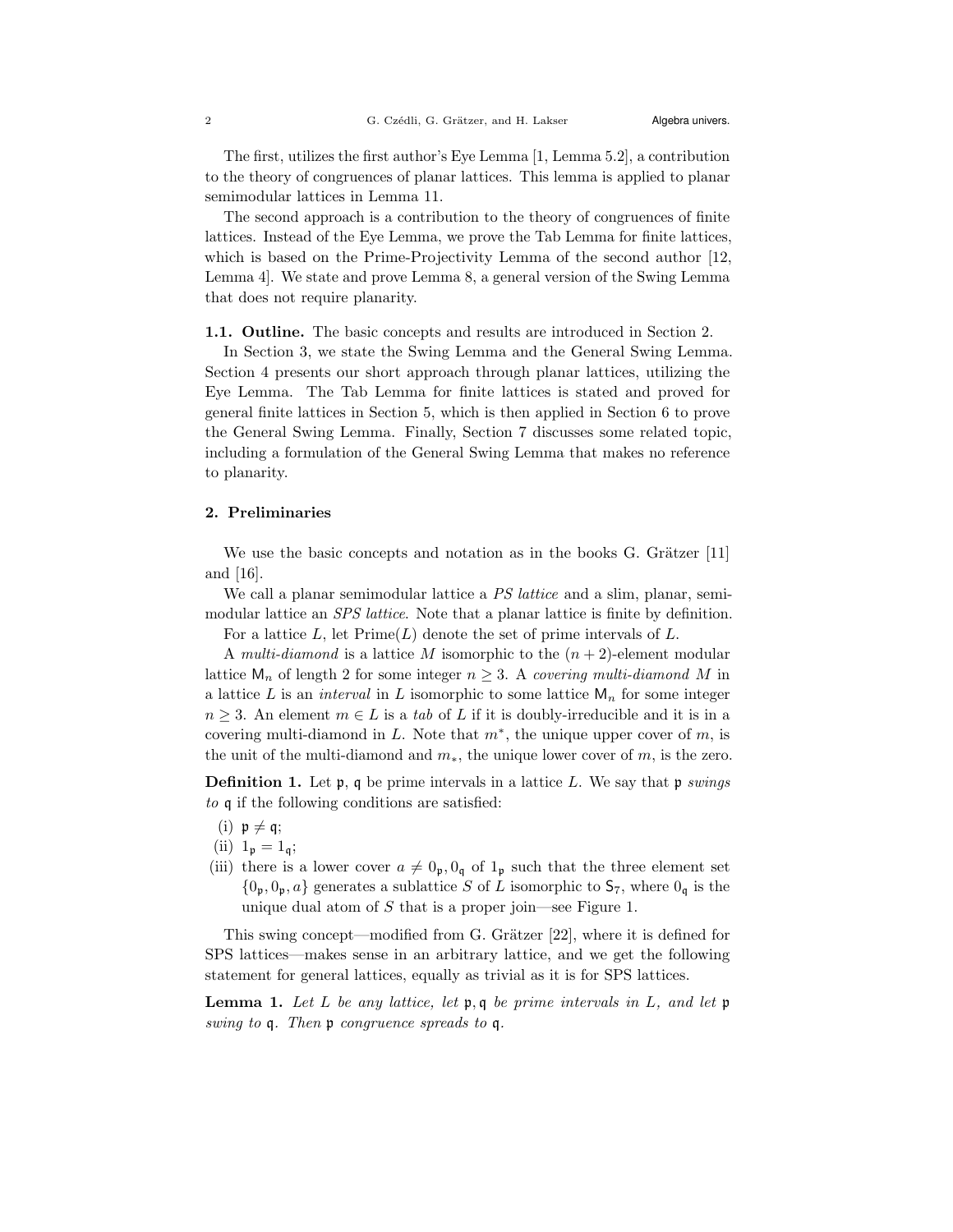

FIGURE 1. p swings to q

We shall need the following result later on.

**Lemma 2.** Let L be a finite semimodular lattice, let  $[o, i]$  be an interval of length 2 in L, and let m be an atom of  $[o, i]$  that is join-irreducible in L. Let  $x \notin [o, i]$  be a lower cover of i in L. Then there is an atom  $a \in [o, i]$  such that the elements x, a, m generate a sublattice S of L that is isomorphic to  $\mathsf{S}_7$ , where  $a$  is the dual atom of  $S$  that is a proper join.

*Proof.* Since  $x \not\geq m$ ,  $u = x \wedge m < m$ . Since m is join-irreducible in L, it has exactly one lower cover o, hence,  $u \leq o$ . Since  $x \not\geq o$ , we conclude that  $u < o$ .

Since x is a lower cover of i, it must be distinct from u and so  $u < x$ . Then there is an upper cover  $v \leq x$  of u. Since  $x \wedge o = u$ , it follows that  $v \nleq o$ —see Figure 2. Thus, by semimodularity,  $a = v \vee o \leq i$  covers o. Since a is proper join, it is distinct from m. Note that  $a \in [o, i]$ , so it is distinct from x. Since the length of [o, i] is 2, it follows that a is a lower cover of i. Set  $y = x \wedge a \geq v$ .

Then the subset  $S = \{u, y, o, x, a, m, i\}$  is the sublattice generated by the set of lower covers  $\{x, a, m\}$  of i, and is isomorphic to  $S_7$  with the dual atom a a proper join.

Indeed, as noted above, the lower covers  $x, a, m$  of  $i$  are all distinct.

Furthermore, S is a meet subsemilattice of L. By definition,  $x \wedge a = y$ ; also  $a \wedge m = o$ , since they are distinct upper covers of o, and  $x \wedge m = u$ , again by definition.

That  $S$  is also a join subsemilattice of  $L$  is also easy:

$$
x \vee a = a \vee m = x \vee m = i
$$

since x, a, m are distinct lower covers of i. Note also that by definition,  $a = v \vee o$ and also

$$
a = v \lor o \leq y \lor o \leq a,
$$

that is, that  $y \vee o = a$ .

The other two incomparable joins are then immediate:

$$
y \vee m = y \vee o \vee m = a \vee m = i,
$$

and, similarly,

$$
o \lor x = o \lor y \lor x = a \lor x = i.
$$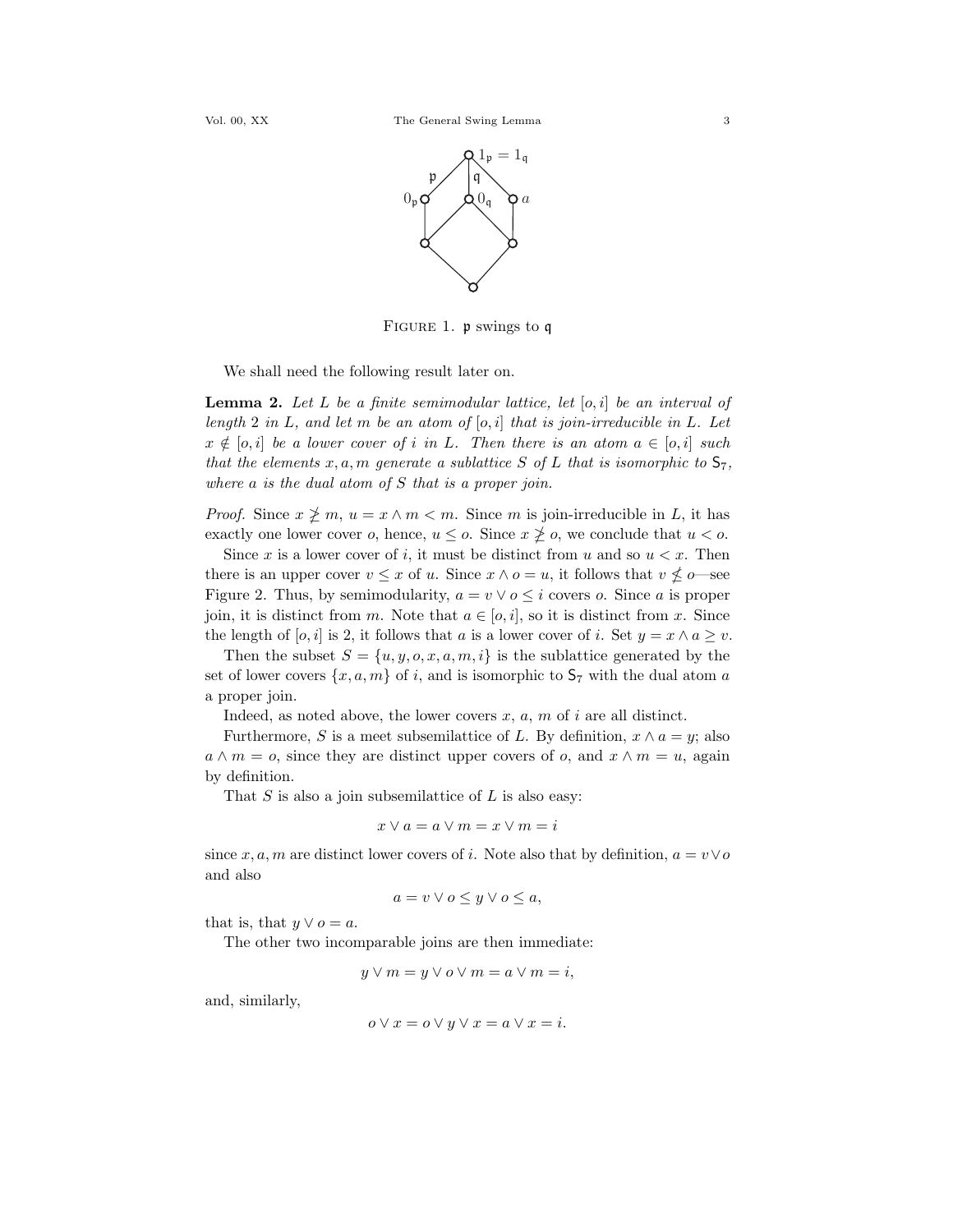See Figure 2, and note that, although  $v$  appears in the figure, it is not an element of S.  $\Box$ 



FIGURE 2. Lemma 2: Generating the  $S_7$ .

For prime intervals  $\mathfrak{p}, \mathfrak{q}$  in an SPS lattice L, if  $\mathfrak{p}$  congruence spreads to  $\mathfrak{q}$ , then the Swing Lemma gives a special kind of projectivity. We call such a projectivity an SPS projectivity. Since the concept "p swings to q" now makes sense in any lattice, we can define the concept of SPS projectivity for any lattice.

**Definition 2.** Let L be a lattice, and let  $\mathfrak{p}, \mathfrak{q}$  be prime intervals in L. We say that **p** is SPS projective to **q** if either **p** = **q** or there exists a prime interval **r** with  $\mathfrak p$  up-perspective to  $\mathfrak r$ , and a sequence of prime intervals and a sequence of binary relations

$$
\mathfrak{r} = \mathfrak{r}_0 \varrho_1 \mathfrak{r}_1 \varrho_2 \mathfrak{r}_2 \cdots \mathfrak{r}_{n-1} \varrho_n \mathfrak{r}_n = \mathfrak{q},\tag{1}
$$

where each relation  $\varrho_k$  is either a down perspectivity of  $\mathfrak{r}_k$  to  $\mathfrak{r}_{k+1}$  or a swing of  $\mathfrak{r}_k$  to  $\mathfrak{r}_{k+1}$ .

We call (1) an *SPS sequence*. By Lemma 1, the following holds in any lattice.

**Lemma 3.** Let L be any lattice, and let  $\mathfrak p$  and  $\mathfrak q$  be prime intervals in L. If  $\mathfrak p$ is SPS projective to q, then p congruence spreads to q.

We will need the following results (G. Grätzer  $[21]$  and  $[16, \text{Lemma } 3.3]$ ):

**Lemma 4.** Let L be a finite lattice. Let  $\gamma$  be an equivalence relation on L all of whose equivalence classes are intervals. Then  $\gamma$  is a congruence relation iff the following condition and its dual hold:

If x is covered by  $y \neq z \in L$  and  $x \equiv y \pmod{\gamma}$ , then  $z \equiv y \vee z \pmod{\gamma}$ .

This lemma is easy to prove, but it is useful. The next lemma is far deeper  $(G. Grätzer [12] and [16, Lemma 24.1]).$  To state it, we need the concept of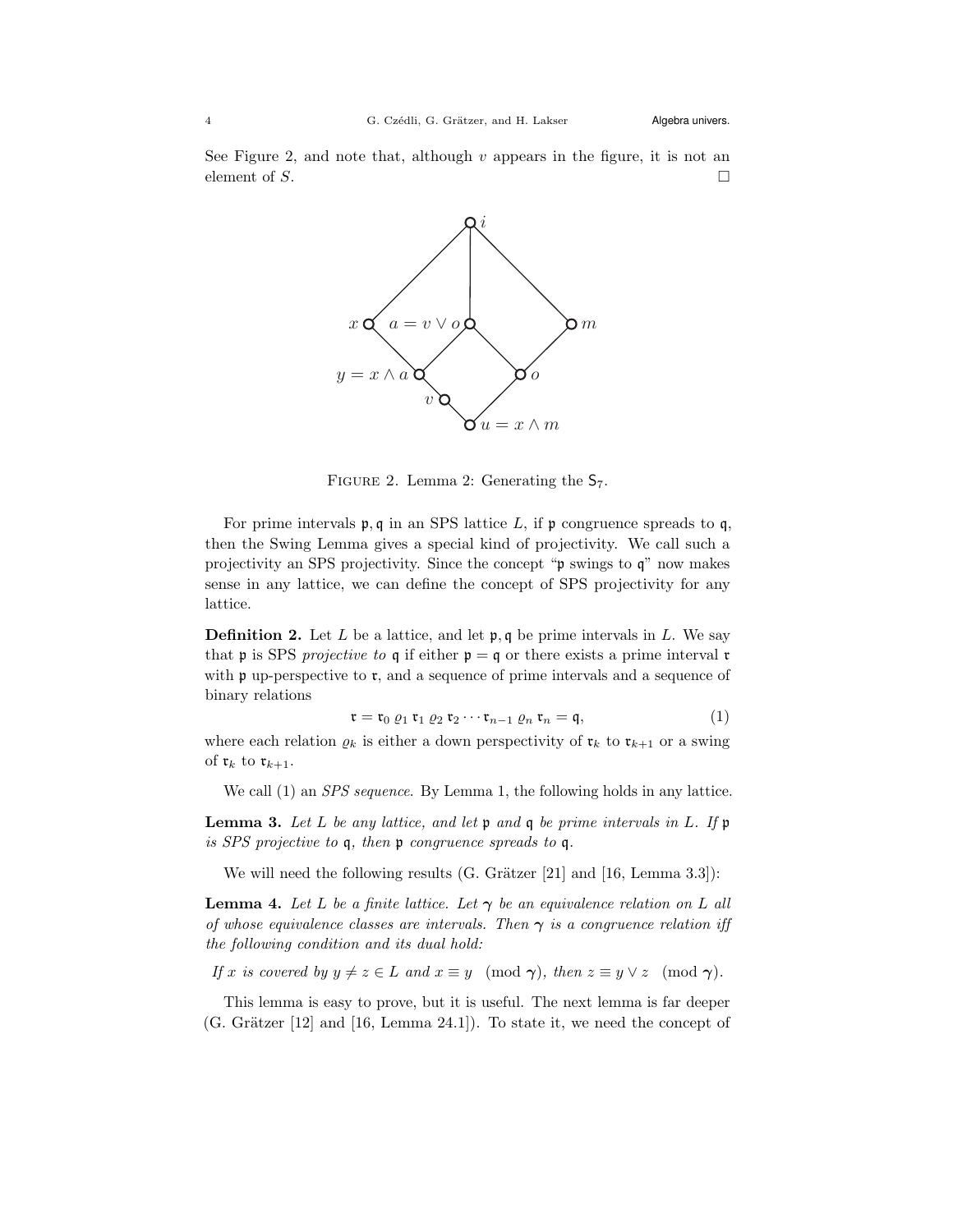prime-perspectivity. Recall that for (not necessarily prime) intervals  $I = [0_I, 1_I]$ and  $J = [0_J, 1_J]$  we say that I is *down perspective* to J, in formula  $I \stackrel{dn}{\sim} J$ , if  $0_I \vee 1_J = 1_I$  and  $0_I \wedge 1_J = 0_J$ .

Let  $L$  be a finite lattice and let  $\mathfrak p$  and  $\mathfrak q$  be prime intervals of  $L$ . Then the binary relation  $\mathfrak{p}$  prime-perspective down to  $\mathfrak{q}$ , in formula,  $\mathfrak{p} \stackrel{\text{p-dn}}{\longrightarrow} \mathfrak{q}$ , is defined as  $\mathfrak{p} \stackrel{\text{dn}}{\sim} [0_{\mathfrak{p}} \wedge 1_{\mathfrak{q}}, 1_{\mathfrak{q}}]$  (that is,  $0_{\mathfrak{p}} \vee 1_{\mathfrak{q}} = 1_{\mathfrak{p}})$  and  $0_{\mathfrak{p}} \wedge 1_{\mathfrak{q}} \leq 0_{\mathfrak{q}}$ ; we define prime-perspective up,  $\mathfrak{p} \stackrel{\text{p-up}}{\longrightarrow} \mathfrak{q}$ , dually—see Figure 3. Let prime-perspective,  $\not\psi \stackrel{\text{p}}{\longrightarrow} \mathfrak{q}$ , mean that  $\not\psi \stackrel{\text{p-up}}{\longrightarrow} \mathfrak{q}$  or  $\not\psi \stackrel{\text{p-dn}}{\longrightarrow} \mathfrak{q}$  and let *prime-projective*,  $\not\psi \stackrel{\text{p}}{\Longrightarrow} \mathfrak{q}$ , be the transitive extension of  $\stackrel{p}{\longrightarrow}$ .

**Lemma 5** (Prime-Projectivity Lemma). Let L be a finite lattice and let  $\mathfrak{p}$ and  $\mathfrak q$  be distinct prime intervals in L. Then  $\mathfrak q$  is collapsed by  $con(\mathfrak p)$  iff  $\mathfrak{p} \stackrel{p}{\Longrightarrow} \mathfrak{q}$ , that is, iff there exists a sequence of pairwise distinct prime intervals  $\mathfrak{p} = \mathfrak{r}_0, \mathfrak{r}_1, \ldots, \mathfrak{r}_n = \mathfrak{q}$  satisfying

$$
\mathfrak{p} = \mathfrak{r}_0 \xrightarrow{p} \mathfrak{r}_1 \xrightarrow{p} \cdots \xrightarrow{p} \mathfrak{r}_n = \mathfrak{q}.
$$
 (2)

## 3. The Swing Lemma and the General Swing Lemma

Now we state the main result in G. Grätzer  $[22]$ . For a second proof, see G. Czédli [2] and for the shortest proof, G. Czédli and G. Makay [6].

Lemma 6 (Swing Lemma). Let L be a slim, planar, semimodular lattice and let  $\mathfrak{p}, \mathfrak{q}$  be prime intervals in L. Then  $\mathfrak{p}$  congruence spreads to  $\mathfrak{q}$  if  $\mathfrak{p}$  is SPS projective to q.

Next we define the concept of switching.

**Definition 3.** Let  $L$  be any finite lattice, and let  $\mathfrak{p}$ ,  $\mathfrak{q}$  be distinct prime intervals in L. We say that  $\mathfrak p$  switches to  $\mathfrak q$  if both  $\mathfrak p$  and  $\mathfrak q$  lie in a common covering  $M_3$ in L.



FIGURE 3. Introducing prime-perspectivity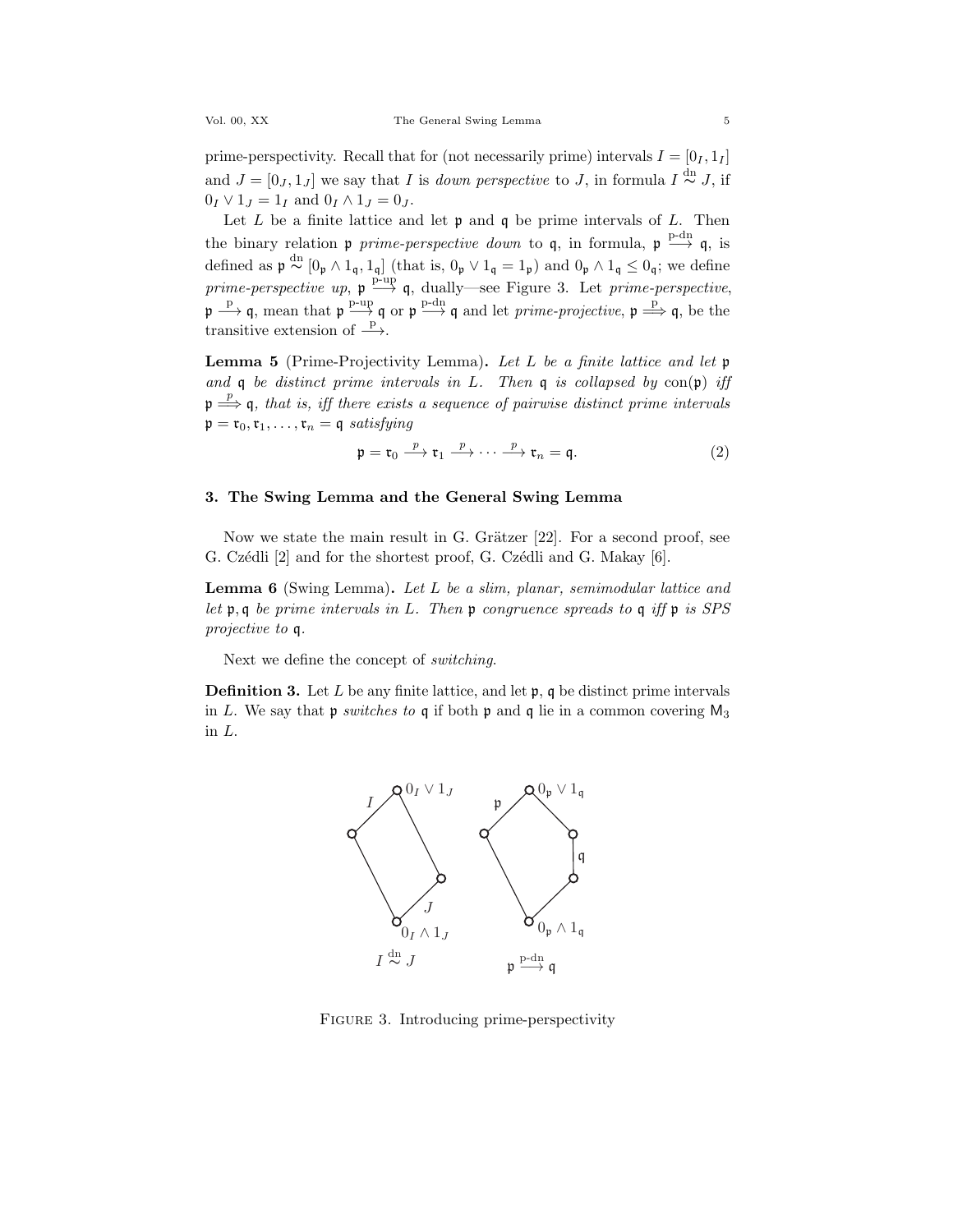Observe that switching is a symmetric concept, and, furthermore, we have the immediate result:

**Lemma 7.** Let L be a lattice. If the prime interval  $\mathfrak{p}$  switches to the prime interval  $\mathfrak{q}$  in L, then  $\text{con}_L(\mathfrak{p}) = \text{con}_L(\mathfrak{q})$ .

We now generalize the Swing Lemma to PS lattices.

Lemma 8 (General Swing Lemma). Let L be a planar semimodular lattice, and let  $\mathfrak{p}, \mathfrak{q}$  be distinct prime intervals in L. Then  $\mathfrak{q}$  is collapsed by con $(\mathfrak{p})$  iff there exist sequences of prime intervals in L,  $\mathfrak{p}_0 = \mathfrak{p}, \mathfrak{p}_1, \ldots, \mathfrak{p}_n$  and  $\mathfrak{q}_0, \mathfrak{q}_1, \ldots, \mathfrak{q}_n = \mathfrak{q}$ where  $\mathfrak{p}_k$  is SPS projective to  $\mathfrak{q}_k$  for  $k = 0, \ldots, n$ , and, provided that  $n > 0$ ,  $\mathfrak{q}_k$ switches to  $\mathfrak{p}_{k+1}$  for  $k = 0, \ldots, n-1$ .

Since there is no switch in a slim lattice, the Swing Lemma is the General Swing Lemma for slim lattices.

## 4. A short approach through planar lattices

Let  $L$  be a planar lattice with an associated planar diagram. A 4-cell  $S = \{0_S, v, w, 1_S\}$  in L is a covering square with no internal element. We insert an eye e into S by adding an element  $e$  to  $L$ , turning the covering square  $S$ into an  $M_3$  so that the new element e becomes an internal element of  $[0<sub>S</sub>, 1<sub>S</sub>]$ in the lattice  $L \cup \{e\}$ , denoted by  $L^e$ .

A quasiordered set  $(H, \nu)$  is a nonempty set H with a binary relation  $\nu$  that is reflexive and transitive. Following G. Czédli  $[1]$ , a *quasi-coloring* of a lattice M of finite length is a surjective map  $\gamma$  from  $\text{Prime}(M)$  onto a quasioned set  $(H, \nu)$  such that for  $\mathfrak{a}, \mathfrak{b} \in \mathrm{Prime}(M)$ , the following two conditions hold:

- (C1) if  $(\gamma \mathfrak{a}, \gamma \mathfrak{b}) \in \nu$ , then b congruence spreads to  $\mathfrak{a}$ ;
- (C2) if b congruence spreads to  $a$ , then  $(\gamma a, \gamma b) \in \nu$ .

For  $\rho \subseteq Q^2$ , there is a least quasionaler  $\overline{\varrho}$  containing  $\rho$  on  $Q$ ; it is the reflexive and transitive extension of  $\rho$  on Q. Let  $(Q, \nu) = (\text{Con}_I L, \subseteq)$ , and let  $\gamma$ : Prime(L)  $\rightarrow$  (Q, v) be the natural quasi-coloring of L defined by the rule  $\gamma \mathfrak{a} = \text{con}_{L}(\mathfrak{a});$  see [1, above Lemma 2.1]. Let  $\alpha = \gamma[v, 1_S] = \text{con}_{L}(v, 1_S)$ and  $\beta = \gamma[w, 1_S] = \text{con}_L(w, 1_S)$ . Define  $\tau$  as the least quasionder containing  $\nu \cup \{(\boldsymbol{\alpha}, \boldsymbol{\beta}),(\boldsymbol{\beta}, \boldsymbol{\alpha})\}\$ , and extend  $\gamma$  to  $\gamma^e$ : Prime $(L^e) \to (Q, \tau)$  by  $\gamma[0_S, e] =$  $\gamma[e, 1_S] = \boldsymbol{\alpha}$ . (G. Czédli [1] uses the notation  $L^{\circledcirc}$  and  $\gamma^{\circledcirc}$ .)

Now we can state the crucial technical lemma G. Czédli [1, Lemma 5.2].

**Lemma 9** (Eye Lemma). The map  $\gamma^e$  is a quasi-coloring of  $L^e$ .

Let  $L$  be a planar semimodular lattice and let  $\mathfrak{p}, \mathfrak{q}$  be distinct prime intervals in L. Let us call the sequence provided for  $\mathfrak{p}$ , q in the General Swing Lemma a PS sequence. If we assume, in addition, that every perspectivity is a perspectivity in a 4-cell, we call the sequence a PS cell sequence (PS<sup>c</sup> sequence, for short). More exactly, in a planar semimodular lattice  $L$ , for the prime intervals  $\mathfrak p$  and q in L, a PS<sup>c</sup> sequence from  $\mathfrak p$  to q is a sequence  $\mathfrak r_0 = \mathfrak p, \mathfrak r_1, \ldots, \mathfrak r_{n-1}, \mathfrak r_n = \mathfrak q$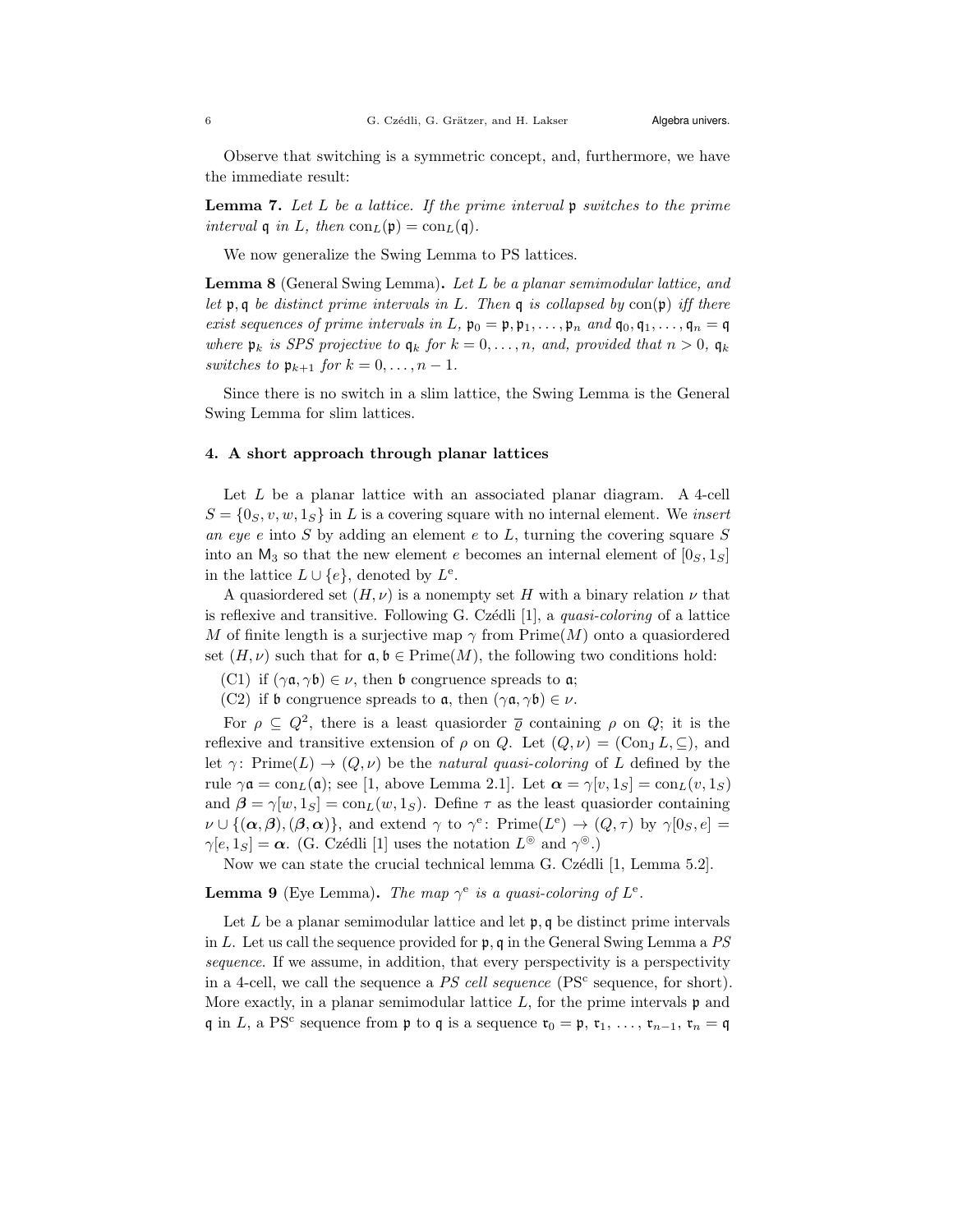of prime intervals of L such that, for each  $1 \leq i \leq n$ , one of the following three conditions holds.

- (i)  $\mathfrak{p}_{i-1}$  and  $\mathfrak{p}_i$  are cell perspective, that is, they are opposite sides of the same 4-cell;
- (ii)  $\mathfrak{p}_{i-1}$  swings to  $\mathfrak{p}_i$ ;
- (iii)  $\mathfrak{p}_{i-1}$  switches to  $\mathfrak{p}_i$ .

The following statement is well known.

**Lemma 10.** Let L be a planar lattice and let  $S = \{0_S, v, w, 1_S\}$  be a 4-cell in L. If we insert an eye e into S, then any two prime intervals of  $S \cup \{e\} = M_3$ are connected with a  $PS<sup>c</sup>$  sequence.

We are now ready to prove the General Swing Lemma in the following equivalent form.

**Lemma 11** (General Swing Lemma'). Let L be a planar semimodular lattice and let  $\mathfrak{p}, \mathfrak{q}$  be distinct prime intervals in L. Then  $\mathfrak{p}$  congruence spreads to  $\mathfrak{q}$ iff there exists a  $PS<sup>c</sup>$  sequence from p to q.

Proof. The sufficiency is straightforward by Lemma 3.

We prove the necessity by induction on the number of eyes in  $L$ . If this number is 0, then L is slim, so the statement follows from the Swing Lemma.

So assume the validity of the lemma for a planar semimodular lattice L and insert an eye e into a 4-cell  $S = \{0_S, v, w, 1_S\}$ . Let  $M = S \cup \{e\}$ . We want to prove that the General Swing Lemma' holds in  $L^e$ . To accomplish this assume that  $\mathfrak{p}, \mathfrak{q}$  are prime intervals of  $L^e$  and  $\mathfrak{p}$  congruence spreads to  $\mathfrak{q}$ . We have to find a PS<sup>c</sup> sequence from  $\mathfrak p$  to q.

Let us assume that

$$
\mathfrak{p}, \mathfrak{q} \subseteq L. \tag{3}
$$

By the Eye Lemma,  $\gamma^e$  is a quasi-coloring. Since  $\mathfrak p$  congruence spreads to  $\mathfrak q$ in  $L^e$ , (C2) yields that  $(\gamma^e \mathfrak{q}, \gamma^e \mathfrak{p}) \in \tau$ . Hence, there is a sequence  $\delta_0 = \gamma^e \mathfrak{q}$ ,  $\delta_1,\ldots,\delta_{n-1},\delta_n = \gamma^e\mathfrak{p}$  of elements of  $Q = \text{Con}_J L$  such that  $(\delta_{i-1},\delta_i) \in$  $\{(\alpha,\beta),(\beta,\alpha)\}\cup\nu$  for  $i\in\{1,\ldots,n\}$ . Let  $\mathfrak{r}_0=\mathfrak{q}$  and  $\mathfrak{r}_n=\mathfrak{p}$ . For each  $i \in \{1, \ldots, n-1\}$ , the surjectivity of  $\gamma$  allows us to pick a prime interval  $\mathfrak{r}_i \in \text{Prime}(L)$  such that  $\gamma \mathfrak{r}_i = \delta_i$ ; note that this equality holds also for  $i \in \{0, n\}$ , since  $\mathfrak{p}, \mathfrak{q} \in \text{Prime}(L)$  and  $\gamma^e$  extends  $\gamma$ . For  $i \in \{1, ..., n\}$ , there are two cases.

First, assume that  $(\boldsymbol{\delta}_{i-1}, \boldsymbol{\delta}_i) \in \nu$ . Since  $(\gamma \mathfrak{r}_{i-1}, \gamma \mathfrak{r}_i) = (\boldsymbol{\delta}_{i-1}, \boldsymbol{\delta}_i) \in \nu$ , (C1) gives that  $\text{con}_L(\mathfrak{r}_{i-1}) \subseteq \text{con}_L(\mathfrak{r}_i)$ , whereby the induction hypothesis yields a PS<sup>c</sup> sequence  $\vec{s_i}$  from  $\mathfrak{r}_i$  to  $\mathfrak{r}_{i-1}$  in L. If two consecutive members of  $\vec{s_i}$  belong to Prime(S), then  $\vec{s_i}'$  is not a PS<sup>c</sup> sequence in  $L^e$ , but Lemma 10 helps in turning it into a PS<sup>c</sup> sequence  $\vec{s}_i$  from  $\mathfrak{r}_i$  to  $\mathfrak{r}_{i-1}$  in  $L^e$ .

Second, assume that  $(\delta_{i-1}, \delta_i) = (\alpha, \beta)$  or  $(\beta, \alpha)$ . By reason of symmetry, we can assume that  $(\boldsymbol{\delta}_{i-1}, \boldsymbol{\delta}_i) = (\boldsymbol{\alpha}, \boldsymbol{\beta})$ . Since  $\gamma(\mathfrak{r}_{i-1}) = \boldsymbol{\delta}_{i-1} = \boldsymbol{\alpha} = \gamma[v, 1_S]$ , it follows that  $\text{con}_L(\mathfrak{r}_{i-1}) \subseteq \text{con}_L(v, 1_S)$  by (C1). As in the first case, the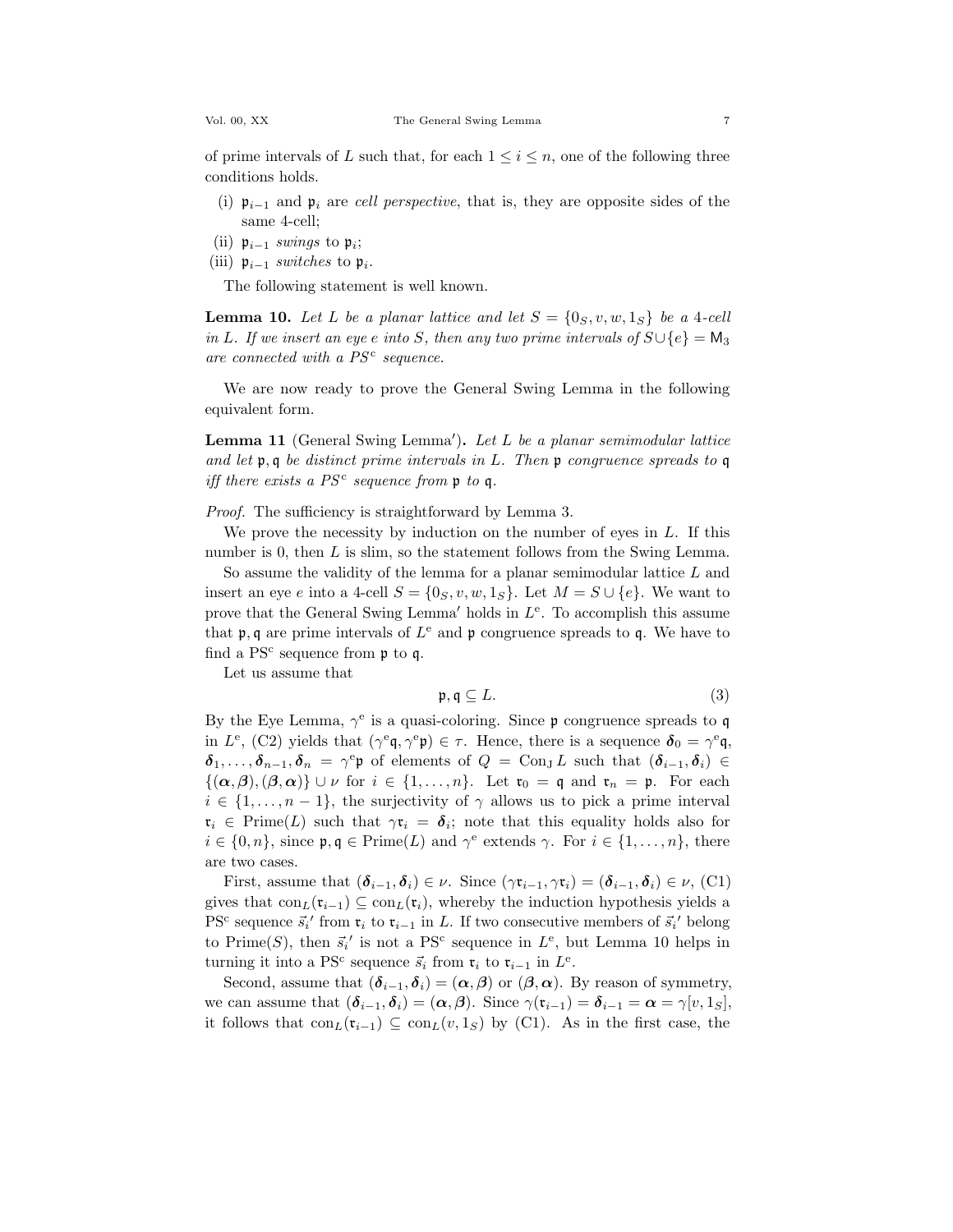induction hypothesis and Lemma 10 yield a PS<sup>c</sup> sequence  $\vec{s_i}'$  from  $[v, 1_S]$  to  $\mathfrak{r}_{i-1}$  in  $L^e$ . Similarly, we have a PS<sup>c</sup> sequence  $\vec{s}_i''$  from  $\mathfrak{r}_i$  to  $[w, 1_S]$  in  $L^e$ . Since Lemma 10 gives a PS<sup>c</sup> sequence  $\vec{s_i}'''$  from  $[w, 1_S]$  to  $[v, 1_S]$  in  $L^e$ , the concatenation of  $\vec{s}_i''$ ,  $\vec{s}_i'''$ , and  $\vec{s}_i'$  is a PS<sup>c</sup> sequence  $\vec{s}_i$  from  $\mathfrak{r}_i$  to  $\mathfrak{r}_{i-1}$  in  $L^e$ .

Finally, the concatenation of  $\vec{s}_n, \vec{s}_{n-1}, \ldots, \vec{s}_1$  is a PS<sup>c</sup> sequence from  $\mathfrak p$  to  $\mathfrak q$ in  $L^e$ , as required.

It remains to prove this lemma if (3) fails. In this case, we have that  $e \in \mathfrak{p} \cup \mathfrak{q}$ . If  $e \in \mathfrak{p}$ , then  $\mathfrak{p} \in \text{Prime}(M)$ . Let  $\mathfrak{p}'$  be any prime interval in  $S \subseteq L$ . Then  $con(\mathfrak{p}') = con(\mathfrak{p})$  in  $L^e$  and, by Lemma 10, there is a PS<sup>c</sup> sequence from  $\mathfrak{p}$ to  $\mathfrak{p}'$  in  $L^e$ . If  $e \notin \mathfrak{p}$ , just set  $\mathfrak{p}' = \mathfrak{p}$ . Similarly, if  $e \in \mathfrak{q}$ , then, for any prime interval  $\mathfrak{q}'$  in S,  $\text{con}(\mathfrak{q}') = \text{con}(\mathfrak{q})$  and there is a PS<sup>c</sup> sequence from  $\mathfrak{q}'$  to  $\mathfrak{q}$ in  $L^e$ . Otherwise, set  $\mathfrak{q}' = \mathfrak{q}$ . Then  $\mathfrak{p}'$  congruence spreads to  $\mathfrak{q}'$  in  $L^e$  and  $\mathfrak{p}'$ ,  $\mathfrak{q}'$ satisfy (3). Thus there is a PS<sup>c</sup> sequence from  $\mathfrak{p}'$  to  $\mathfrak{q}'$  in  $L^e$ . Combining these PS<sup>c</sup> sequences, we get a PS<sup>c</sup> sequence in  $L^e$  from  $\mathfrak p$  to  $\mathfrak q$ .

### 5. The Tab Lemma for finite lattices

We now state our main technical lemma for finite lattices.

**Lemma 12** (Tab Lemma). Let L be a finite lattice, and let m be a tab of L in the covering multi-diamond [o, i]. Let  $K = L - \{m\}$ , a sublattice of L. Let  $\alpha \in \text{Con } K$  and let  $\beta = \text{con}_L(\alpha)$ . Then

$$
\boldsymbol{\beta} | K = \begin{cases} \boldsymbol{\alpha}, & \text{if } \boldsymbol{o} \not\equiv \boldsymbol{i} \pmod{\boldsymbol{\beta}}; \\ \boldsymbol{\alpha} \vee_K \text{con}_K(\boldsymbol{o}, \boldsymbol{i}), & \text{otherwise.} \end{cases}
$$

Note that the first case means that  $\beta$  is an extension of  $\alpha$ .

*Proof.* We first consider the case  $o \neq i \pmod{\beta}$ . We extend the congruence relation  $\alpha$  of K to the equivalence relation  $\gamma$  of L by making the equivalence class of m the singleton  $\{m\}$ . We observe that we cannot have  $x < m < y$ for some  $x, y \in K$  with  $x \equiv y \pmod{\alpha}$ ; indeed,  $x \leq m_* < m < m^* \leq y$ , so, since  $o = m_*$  and  $i = m^*$ , we would have  $o \equiv i \pmod{\alpha}$  and thereby  $o \equiv i$  $\pmod{\beta}$ .

Thus all the equivalence classes of  $\gamma$  are intervals in L (the intervals in K and  $\{m\}$  and we can apply Lemma 4 to show that  $\gamma$  is a congruence relation on L.

Let x, y, z be distinct elements of L with y, z covering x and  $x \equiv y \pmod{\gamma}$ . Since the equivalence class of m is a singleton, it follows that  $x \neq m$  and  $y \neq m$ . But  $z = m$  is also impossible. Indeed,  $x \equiv y \pmod{\alpha}$  and so  $x \equiv y \pmod{\beta}$ and  $\beta$  is a congruence relation on L, whereby  $y \vee z \equiv z \pmod{\beta}$ , and  $y \vee z > z$ . Since  $m^* = i$ , from  $z = m$  it would follow that  $i \equiv m \pmod{\beta}$ , that is,  $o \equiv i$ (mod  $\beta$ ), contradicting our hypothesis that  $o \not\equiv i \pmod{\beta}$ —see Figure 4.

Consequently, x, y, z are all elements of K, and  $x \equiv y \pmod{\alpha}$ . Then  $z \equiv y \vee z \pmod{\alpha}$ , that is  $z \equiv y \vee z \pmod{\gamma}$ . This argument and its dual show that  $\gamma$  is a congruence relation on L.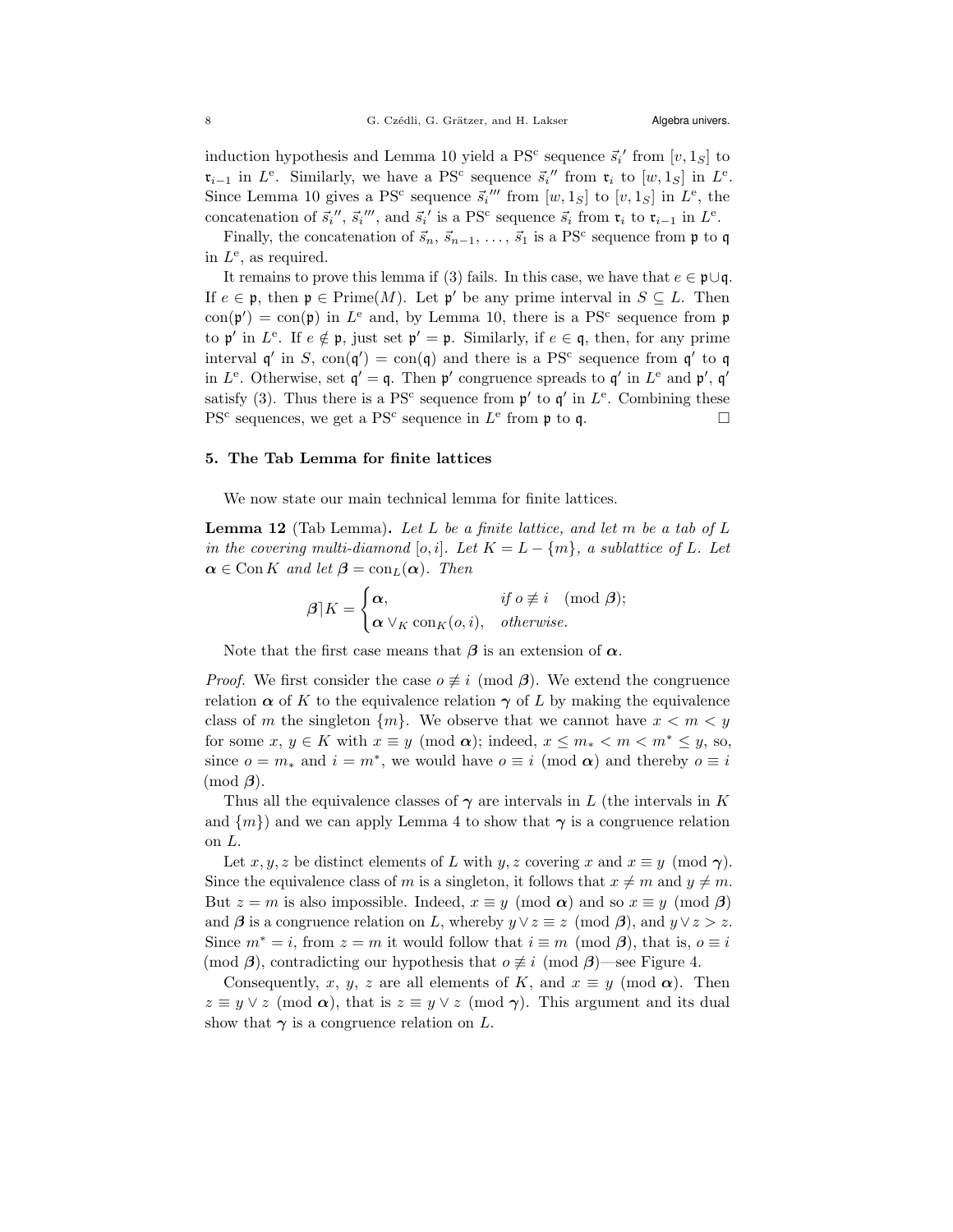Then, it is immediate from its definition that  $\gamma = \text{con}_{L}(\alpha) = \beta$  and  $\beta$ ] $K = \alpha$ .

It remains to consider the case  $o \equiv i \pmod{\beta}$ . Let us denote the congruence relation  $\alpha \vee_K \text{con}_K(o, i)$  of K by  $\alpha'$ . We extend  $\alpha'$  to an equivalence relation  $\gamma$  on L by setting  $x \equiv y \pmod{\gamma}$  for all  $x, y \in [o, i]$ . Since  $o = m_*$  and  $i = m^*$ , and  $o \equiv i \pmod{\alpha'}$  it follows that all equivalence classes of  $\gamma$  are intervals in L. We then apply Lemma 4 to  $\gamma$  to show that  $\gamma$  is a congruence relation on L.

Let x, y, z be distinct elements of L with y, z covering x and  $x \equiv y \pmod{\gamma}$ . If  $x, y, z$  are all elements of K, then  $x \equiv y \pmod{\alpha'}$  and so  $y \equiv y \vee z$ 

 $(\text{mod } \alpha')$ , that is  $y \equiv y \lor z \pmod{\gamma}$ .

The case  $x = m$  is impossible, since m has only one upper cover.

The case  $y = m$  implies that  $z \in K$  and that  $o = x \leq z$ , since  $o = m_*$ . Since  $y \vee z > y = m$ , we have that  $y \vee z \geq i > y$ . Thus

$$
y \vee z = i \vee z \equiv o \vee z = z \pmod{\alpha'},
$$

that is,  $y \vee z \equiv z \pmod{\gamma}$ —see Figure 5.

The case  $z = m$  implies that  $y \in K$  and  $x = o$ . Thus  $y \equiv o \pmod{\alpha'}$ . Furthermore,  $y \lor z \geq i$  since  $y \lor z > z = m$ , whereby

$$
y \vee z = y \vee i \equiv o \vee i = i \pmod{\alpha'},
$$

that is,  $y \vee z \equiv i \pmod{\gamma}$ —see Figure 6. But  $i \equiv m \pmod{\gamma}$  by the definition of  $\gamma$ . Consequently,  $y \lor z \equiv m = z \pmod{\gamma}$  since  $\gamma$  is an equivalence relation.

Thus by the above argument and its dual,  $\gamma$  is a congruence relation on L. Now  $\alpha \subseteq \gamma$ . Thus  $\beta = \text{con}_{L}(\alpha) \leq \gamma$ . Since, clearly,

$$
\boldsymbol{\gamma} | K = \boldsymbol{\alpha}' = \boldsymbol{\alpha} \vee_K \mathrm{con}_K (o, i),
$$

it follows that  $\beta | K = \alpha' = \alpha \vee_K \text{con}_K(o, i)$ .

Now we shall discuss some applications of the Tab Lemma. In these discussions, L is a finite lattice, m is a tab in a covering multi-diamond  $[o, i]$  of L, and the sublattice  $K = L - \{m\}.$ 

We first make a very simple observation.

**Lemma 13.** Let  $\mathfrak p$  and  $\mathfrak q$  be prime intervals in K. If  $\mathfrak p$  is prime-perspective down to q in L, then p is prime-perspective down to q in K, and dually for prime-perspective up.

*Proof.* Clearly, we may assume that  $\mathfrak{p}$  and  $\mathfrak{q}$  are distinct intervals. Now the end-points  $0_p$ ,  $1_p$ ,  $0_q$ ,  $1_q$  are all distinct from m. There is at most one other element involved, which is  $0_p \wedge 1_q$ , which is meet-reducible, and so is also distinct from *m*. Thus the prime-perspectivity occurs in *K*. distinct from  $m$ . Thus the prime-perspectivity occurs in  $K$ .

**Lemma 14.** Let **p** be a prime interval in K. Then  $o \equiv i \pmod{con_L(p)}$  iff there is a prime interval q in K with  $0_q \equiv 1_q \pmod{\text{con}_K(\mathfrak{p})}$  and either  $1_q = i$ or, dually,  $0_{\mathfrak{q}} = o$ .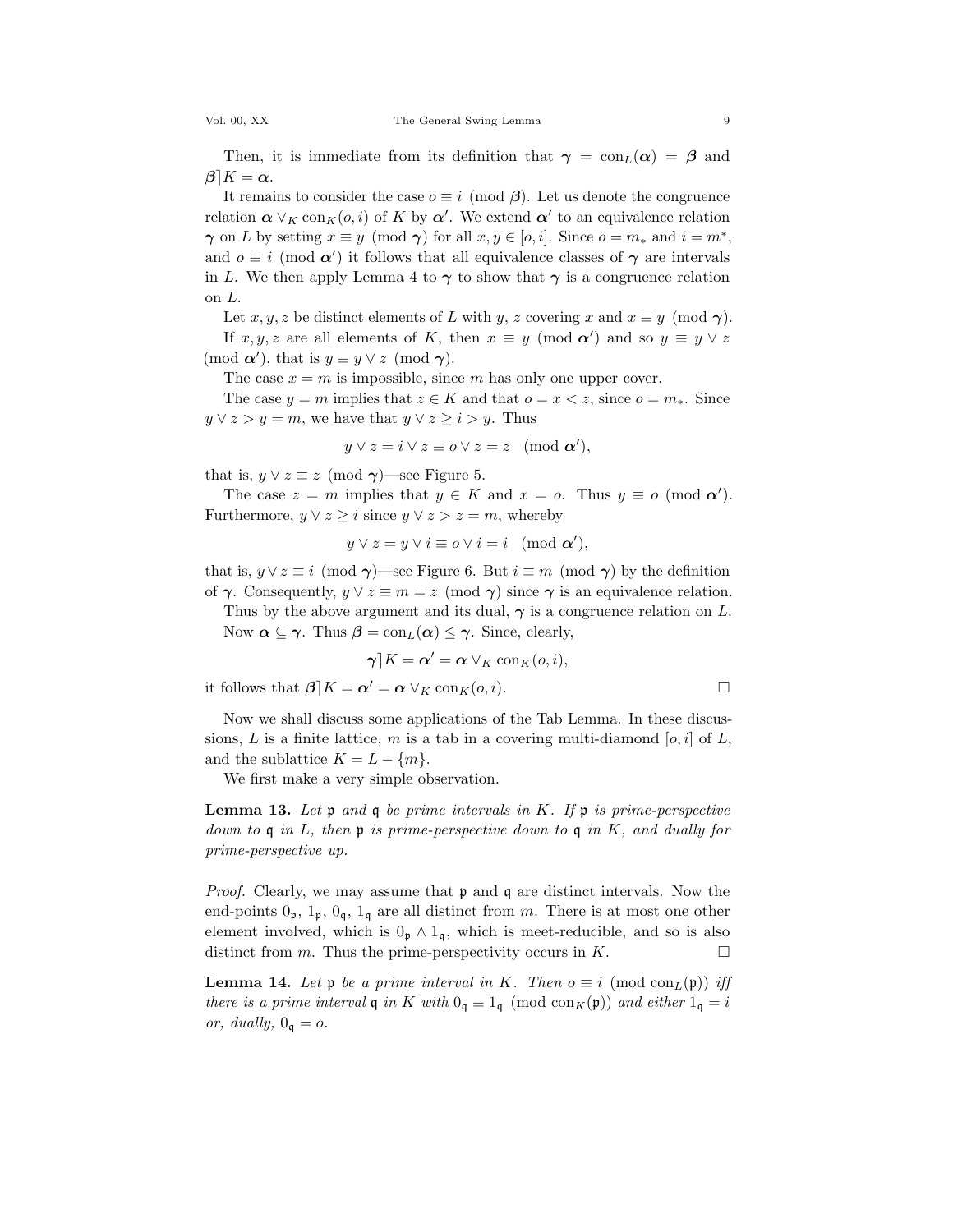

FIGURE 4. Case  $o \not\equiv i \pmod{\beta}$  and  $z = m$  of Lemma 12



FIGURE 5. Case  $o \equiv i \pmod{\beta}$  and  $y = m$  of Lemma 12



FIGURE 6.  $o \equiv i \pmod{\beta}$  and  $z = m$  case of Lemma 12

*Proof.* First, assume that there is such a prime interval q with  $1_q = i$ . Now  $0_{\mathfrak{q}}\neq m$  and so  $0_{\mathfrak{q}}\vee m=1_{\mathfrak{q}}.$  Furthermore,  $0_{\mathfrak{q}}\wedge m< m.$  Since  $m_*=o$  in  $L,$ we have  $0_q \wedge m \leq o$ , that is, the prime interval  $\mathfrak q$  is prime-perspective down to the prime interval  $[o, m]$ . Since  $0_q \equiv 1_q \pmod{con_L(\mathfrak{p})}$ , we conclude that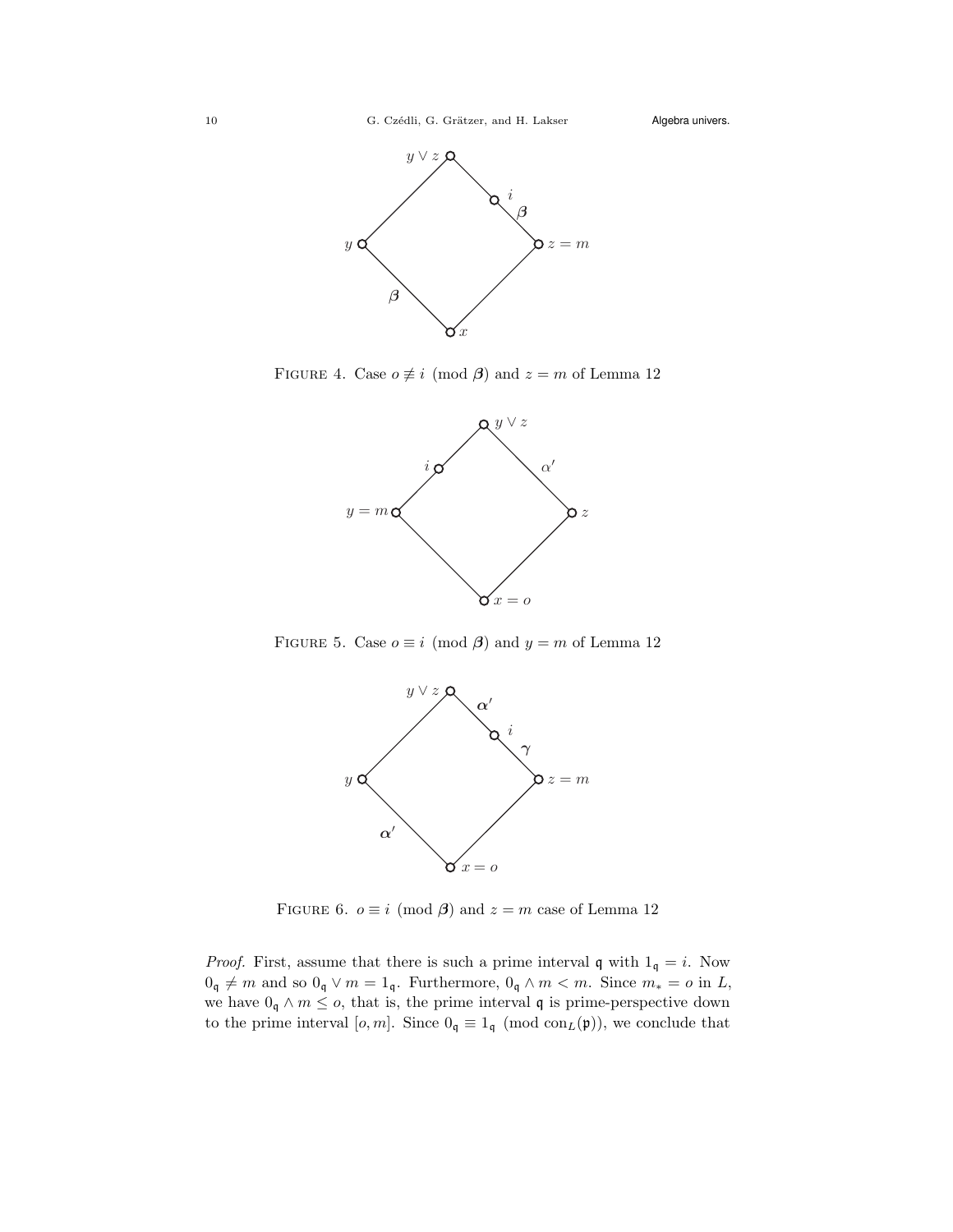$o \equiv m \pmod{\text{con}_L(\mathfrak{p})}$ . Since  $[o, i]$  is a simple sublattice of L, it follows that  $o \equiv i \pmod{\text{con}_{L}(\mathfrak{p})}$ , proving one direction of the equivalence.

Second, assume that  $o \equiv i \pmod{\text{con}_L(\mathfrak{p})}$ . Then  $m \equiv i \pmod{\text{con}_L(\mathfrak{p})}$ . Then there is a prime-projectivity, a sequence of prime-perspectivities starting at **p** and ending at the prime interval  $[m, i]$ . In this sequence, there is a first prime interval  $\mathfrak{r}'$  containing  $m$ —it is not  $\mathfrak{p}$ , since  $\mathfrak{p} \subseteq K$ . Thus there is an immediate previous prime interval  $\mathfrak{r}$  in this sequence, which by duality, we may assume is prime-perspective down to  $\mathfrak{r}'$ . By the choice of  $\mathfrak{r}', 0_{\mathfrak{r}}, 1_{\mathfrak{r}} \in K$  and, by Lemma 13,

$$
0_{\mathfrak{r}} \equiv 1_{\mathfrak{r}} \pmod{\mathrm{con}_{K}(\mathfrak{p})}.
$$
 (4)

The element  $m$  is doubly-irreducible, so it occurs in only two prime intervals of L, the prime interval  $[m, i]$  and the prime interval  $[o, m]$ . So either  $\mathfrak{r}' = [m, i]$ or  $\mathfrak{r}' = [o, m].$ 

We first consider the case  $\mathfrak{r}' = [m, i]$ . Then  $0_{\mathfrak{r}} \wedge i \leq m$ . Since m is meetirreducible and  $m_* = o$ , we get that  $0<sub>r</sub> \wedge i \leq o$ . But then  $\tau$  is prime-projective down to  $[a, i]$ , where a is any of the other atoms of the covering multi-diamond [o, i]—see Figure 7. So we can take  $q = [a, i]$ . Observe that, in this case, qis actually an interval in  $[0, i]$ .

We are left with the case  $\mathfrak{r}' = [o, m]$ . Since  $m \notin \mathfrak{r}$ , it follows that  $1_{\mathfrak{r}} > m$ , and so  $1_{\mathfrak{r}} \geq i = m^*$ . Also,  $0_{\mathfrak{r}} \wedge i < i$ , since  $0_{\mathfrak{r}} \wedge m \leq o < m$ . Let b be a lower cover of i in the interval  $[0<sub>r</sub> \wedge i, i]$ . By  $(4)$ ,  $0<sub>r</sub> \wedge i \equiv i \pmod{con_K(\mathfrak{p})}$ , and so  $b \equiv i \pmod{\text{con}_K(\mathfrak{p})}$ —see Figure 8. We then set  $\mathfrak{q} = [b, i]$ , concluding the proof. Observe that in this case,  $\mathfrak q$  need not be in  $[o, i]$  since b need not be  $\geq o$ .

If L is semimodular, then we need not worry about the dual possibility.

**Lemma 15.** Let us further assume that  $L$  is semimodular. Let  $\mathfrak{p}$  be a prime interval in K. Then  $o \equiv i \pmod{con_L(\mathfrak{p})}$  iff there is a prime interval q in K with  $0_q \equiv 1_q \pmod{\text{con}_K(\mathfrak{p})}$  and  $1_q = i$ .

If  $0_q \notin [o, i]$ , then q swings in L to some prime interval  $\mathfrak{r}$  in  $[o, i] - \{m\}$ .



FIGURE 7.  $\mathbf{r}' = [m, i]$  case of Lemma 14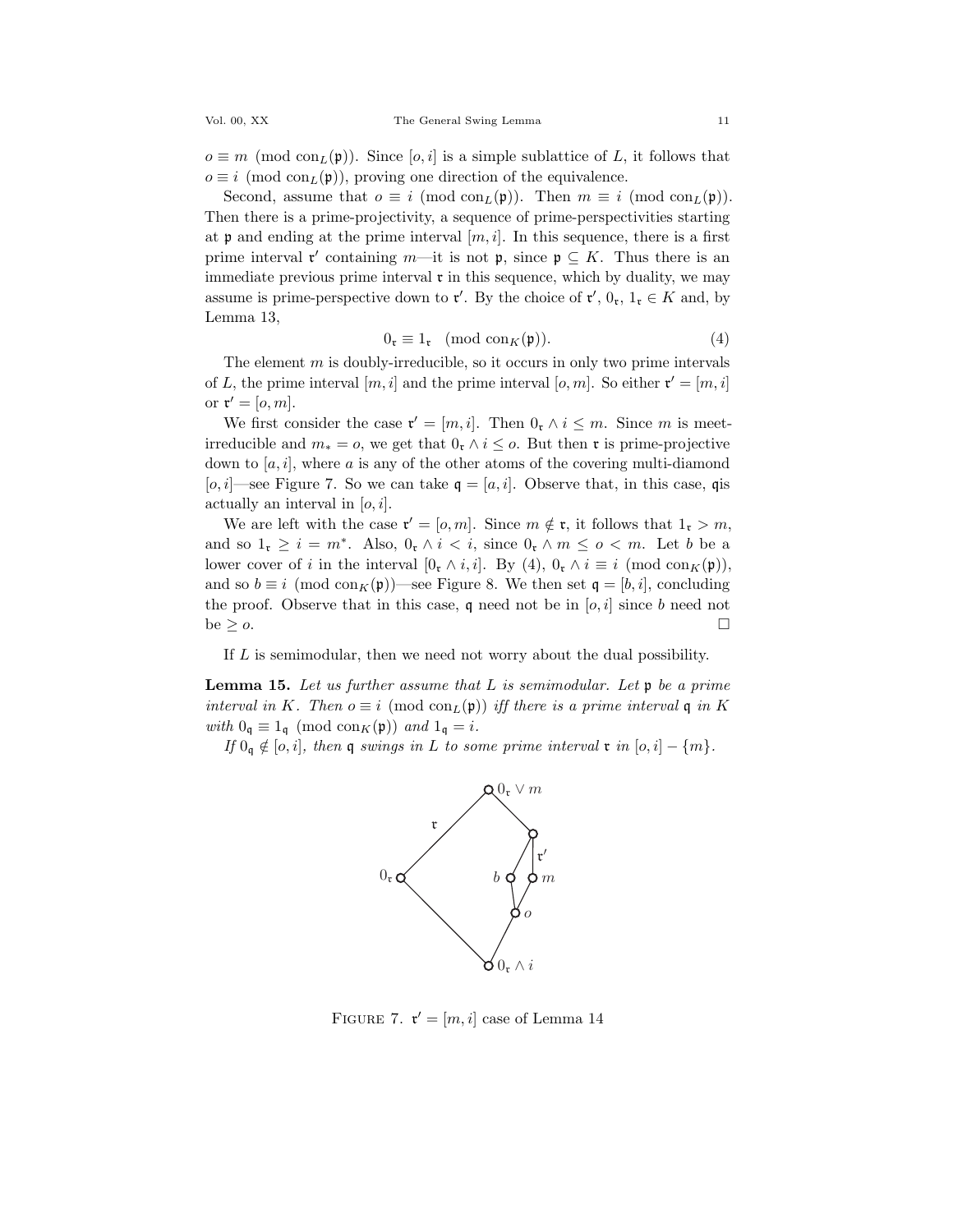

FIGURE 8.  $\mathfrak{r}' = [o, m]$  case of Lemma 14

*Proof.* We first consider the case when there is a prime interval  $\mathfrak{q}'$  in K with

$$
0_{\mathfrak{q}'} \equiv 1_{\mathfrak{q}'} \pmod{\mathrm{con}_K(\mathfrak{p})}
$$

and  $0_{\mathfrak{q}'} = o$ . Now  $1_{\mathfrak{q'}}$  is distinct from m. By semimodularity,  $1_{\mathfrak{q'}} \vee m$  covers m and  $1_{\mathfrak{q}'}$ . So  $1_{\mathfrak{q}'} \vee m = i = m^*$ . Then

$$
i = 1_{\mathfrak{q}'} \vee m \equiv 1_{\mathfrak{q}'} \pmod{\mathrm{con}_K(\mathfrak{p})}.
$$

Setting  $\mathfrak{q} = [1_{\mathfrak{q}'}, i]$  and noting that then  $0_{\mathfrak{q}} = 1_{\mathfrak{q}'} \in [o, i]$ , completes the proof in this case.

Otherwise, by Lemma 14, there is a prime interval  $\mathfrak q$  in  $K$  with

$$
0_{\mathfrak{q}} \equiv 1_{\mathfrak{q}} \pmod{\mathrm{con}_K(\mathfrak{p})}
$$

and with  $1_{\mathfrak{q}} = i$ . If  $0_{\mathfrak{q}} \notin [o, i]$ , then we apply Lemma 2, with  $x = 0_{\mathfrak{q}}$ , to get the prime interval  $\mathbf{r} = [a, i]$  in  $[o, i] - \{m\}$ , where q swings to  $\mathbf{r}$  by use of m (and thus the swing is in L, but not necessarily in K). thus the swing is in  $L$ , but not necessarily in  $K$ ).

### 6. The proof of the General Swing Lemma

Our proof of the General Swing Lemma for a planar semimodular lattice will be by induction on the number of tabs in the lattice. We then need the following very easy result.

Lemma 16. Let L be a finite semimodular lattice containing a doubly-irreducible element m. Then the sublattice  $K = L - \{m\}$  is also semimodular.

*Proof.* Let  $a, b, c \in K$  with  $b \neq c$  covering a. We have to show that b and c cover  $a$  in  $L$ ; see G. Grätzer [11, Theorem 375].

Assume to the contrary that b does not cover a in L. Then  $a \prec m \prec b$  in L. So m and c are distinct upper covers of a. But L is semimodular, so  $m \vee c$ covers both  $m$  and  $c$ —see Figure 9. Since it is meet-irreducible,  $m$  has only one upper cover, and so  $m \vee c = b$ . Thus, b covers c, that is,  $a \prec c \prec b$  in K, contradicting  $a \prec b$  in K.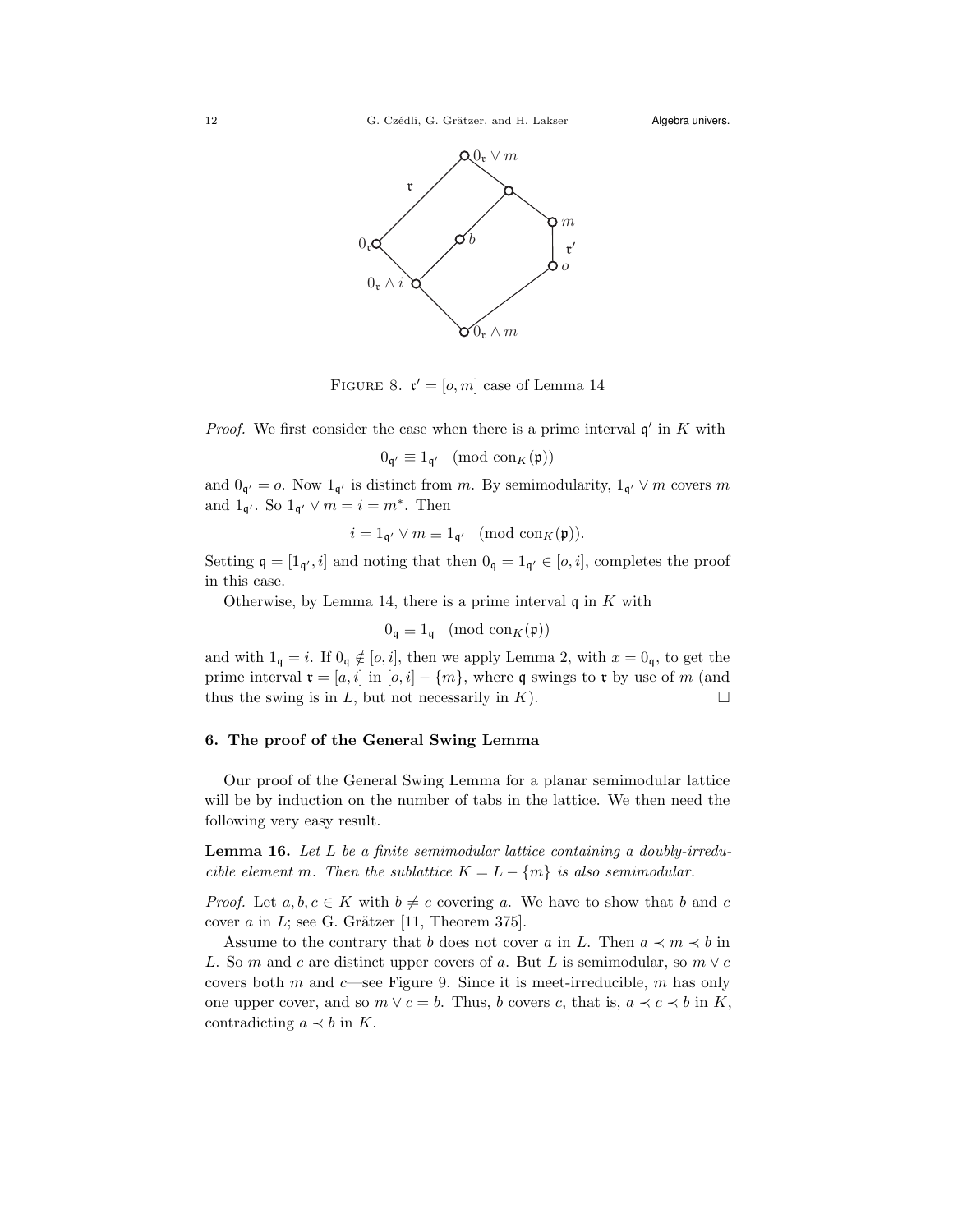

FIGURE 9. Lemma 16:  $a \prec m \prec b$ 

Thus, b and c still cover a in L. Then, by the semimodularity of L, b∨c covers and c in L and so, certainly, in K. Consequently, K is semimodular.  $b$  and  $c$  in  $L$  and so, certainly, in  $K$ . Consequently,  $K$  is semimodular.

We now prove the General Swing Lemma.

*Proof of Lemma 8.* First, let  $\mathfrak{p}$ ,  $\mathfrak{q}$  be prime intervals in L, and let there be such sequences  $\mathfrak{p}_0 = \mathfrak{p}, \mathfrak{p}_1, \ldots, \mathfrak{p}_n$  and  $\mathfrak{q}_0, \mathfrak{q}_1, \ldots, \mathfrak{q}_n = \mathfrak{q}$ . By Lemma 3, each  $\mathfrak{q}_k$  is collapsed by  $con(\mathfrak{p}_k)$ , and, by Lemma 7, each  $\mathfrak{p}_{k+1}$  is collapsed by  $con(\mathfrak{q}_k)$ . Then  $\mathfrak q$  is collapsed by  $con(\mathfrak p)$ .

We now proceed in the other direction. Let  $\mathfrak p$  and  $\mathfrak q$  be distinct prime intervals in  $L$ , and let q be collapsed by con $(\mathfrak{p})$ . We proceed by induction on the number of tabs of L.

Note that in a covering multi-diamond in any planar lattice  $L'$  each atom, except possibly the leftmost and rightmost, is doubly-irreducible in  $L'$ , that is, it is a tab of  $L'$ . So if there are no tabs in the lattice  $L$ , then  $L$  has no covering multi-diamond, that is, is slim. So by the Swing Lemma, p is SPS projective to q. We then get the conclusion if there are no tabs.

Now let there be at least one tab in  $L$ . Take such a tab  $m$ , an atom of a covering multi-diamond [o, i] in L, and set  $K = L - \{m\}$ . Then, by Lemma 16,  $K$  is a planar semimodular lattice, and, by the induction hypothesis, the General Swing Lemma holds for the lattice K.

If  $m \in \mathfrak{p}$ , then let  $\mathfrak{p}'$  be a prime interval in  $[o, i]$  that does not contain m. Then by definition,  $\mathfrak p$  switches to  $\mathfrak p'$ , and, since  $\text{con}_L(\mathfrak p) = \text{con}_L(\mathfrak p')$ , the prime interval q is collapsed by  $con_L(\mathfrak{p}')$ . Similarly, if  $m \in \mathfrak{q}$ , then there is a prime interval  $\mathfrak{q}' \subseteq [o, i]$  that switches to  $\mathfrak{q}$ , that does not contain  $m$ , but is collapsed by p.

Thus to prove the General Swing Lemma, it suffices to assume that  $m$  is an element of neither  $\mathfrak p$  nor  $\mathfrak q$ , that is, that  $\mathfrak p$  and  $\mathfrak q$  lie in K. If  $\mathfrak q$  is collapsed by  $\text{con}_K(\mathfrak{p})$ , then we are done, since K satisfies the General Swing Lemma.

Otherwise, since q is collapsed by  $\text{con}_L(\mathfrak{p})$ , it follows that  $\text{con}_L(\mathfrak{p})[K] \neq$  $\text{con}_K(\mathfrak{p})$ . Since  $\text{con}_L(\mathfrak{p}) = \text{con}_L(\text{con}_K(\mathfrak{p}))$ , we conclude by Lemma 12 that

$$
o \equiv i \pmod{\text{con}_L(\mathfrak{p})}
$$
 (5)

and that

$$
\operatorname{con}_{L}(\mathfrak{p})[K] = \operatorname{con}_{K}(\mathfrak{p}) \vee_{K} \operatorname{con}_{K}(o, i). \tag{6}
$$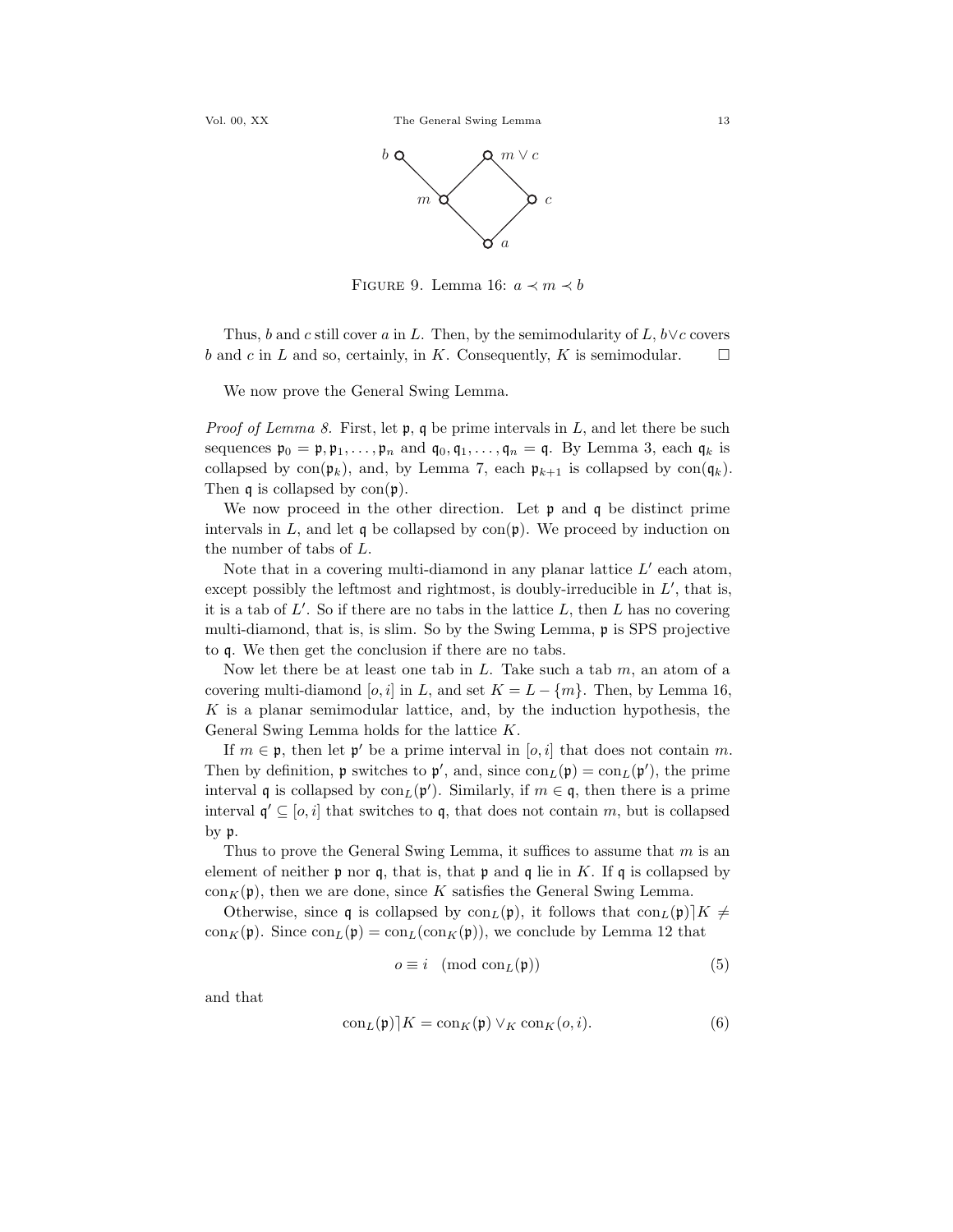By (5) and Lemma 15, there is a prime interval  $\mathfrak{r}$  in K with  $1_{\mathfrak{r}} = i$  that is collapsed in K by  $\text{con}_K(\mathfrak{p})$ . Since the General Swing Lemma holds for K, there are sequences of prime intervals in K,  $\mathfrak{p}_0 = \mathfrak{p}, \mathfrak{p}_1, \ldots, \mathfrak{p}_n$  and  $\mathfrak{q}_0, \mathfrak{q}_1, \ldots, \mathfrak{q}_n = \mathfrak{r}$ , where  $\mathfrak{p}_k$  is SPS projective to  $\mathfrak{q}_k$  in K for  $k = 0, \ldots, n$ , and  $\mathfrak{q}_k$  switches to  $\mathfrak{p}_{k+1}$ in K for  $k = 0, \ldots, n - 1$ , provided that  $n > 0$ .

If  $\mathfrak{r} \nsubseteq [o, i]$ , then by Lemma 15,  $\mathfrak{r}$  swings in L to some prime interval  $\mathfrak{r}'$ in [o, i] ∩ K. Then since  $\mathfrak{p}_n$  is SPS projective in K to  $\mathfrak{r}$ , it follows that  $\mathfrak{p}_n$  is SPS projective in L to  $\mathfrak{r}'$ , a prime interval in  $[o, i] \cap K$ . So if  $\mathfrak{r}$  is not in  $[o, i]$ , we can replace  $\mathfrak{r}$  by  $\mathfrak{r}'$ .

In either event, we have sequences of prime intervals in  $K$ ,  $\mathfrak{p}_0 = \mathfrak{p}, \mathfrak{p}_1, \ldots, \mathfrak{p}_n$ and  $\mathfrak{q}_0, \mathfrak{q}_1, \ldots, \mathfrak{q}_n$  where  $\mathfrak{p}_k$  is SPS projective to  $\mathfrak{q}_k$  in L for  $k = 0, \ldots, n$ , and  $\mathfrak{q}_k$  switches to  $\mathfrak{p}_{k+1}$  in K for  $k = 0, \ldots, n-1$ , provided that  $n > 0$ , and where  $\mathfrak{q}_n$  is an interval in  $[o, i] \cap K$ .

Since q lies in K and is collapsed by  $\text{con}_L(\mathfrak{p})$ , it follows from (6) that q is collapsed by  $\text{con}_K(\mathfrak{p}) \vee_K \text{con}_K(o, i)$ . Choose an atom a of the multi-diamond [o, i] distinct from m and not an element of  $\mathfrak{q}_n$ . Then

$$
\operatorname{con}_{K}(\mathfrak{q}) \leq \operatorname{con}_{K}(\mathfrak{p}) \vee_{K} \operatorname{con}_{K}(o, i) = \operatorname{con}_{K}(\mathfrak{p}) \vee_{K} \operatorname{con}_{K}(o, a) \vee_{K} \operatorname{con}_{K}(a, i).
$$

(This is the best we can hope for, since  $[o, i] \cap K$  need not be simple.) Since con<sub>K</sub>(q) is join-irreducible and is not  $\leq$  con<sub>K</sub>(p), we conclude that

$$
con_K(\mathfrak{q}) \leq con_K(\mathfrak{s}) \text{ where } \mathfrak{s} = [0, a] \text{ or } \mathfrak{s} = [a, i].
$$
 (7)

Since  $a \notin \mathfrak{q}_n$ , it follows that  $\mathfrak{q}_n$  and  $\mathfrak s$  are distinct prime intervals in [*o, i*]. Thus,  $\mathfrak{q}_n$  switches in L to s.

We now proceed to extend the sequences  $\mathfrak{p}_0, \ldots, \mathfrak{p}_n$  and  $\mathfrak{q}_0, \ldots, \mathfrak{q}_n$ .

Set  $\mathfrak{p}_{n+1} = \mathfrak{s}$ . Then  $\mathfrak{q}_n$  switches in L to  $\mathfrak{p}_{n+1}$ . By (7), since K satisfies the General Swing Lemma, there are sequences of prime intervals in  $K$ ,  $\mathfrak{p}_{n+1} =$  $\mathfrak{s}, \ldots, \mathfrak{p}_r$  and  $\mathfrak{q}_{n+1}, \ldots, \mathfrak{q}_r = \mathfrak{q}$  where  $\mathfrak{p}_k$  is SPS projective in K to  $\mathfrak{q}_k$  for  $k = n + 1, \ldots, r$  and  $q_k$  switches in K to  $\mathfrak{p}_{k+1}$  for  $k = n + 1, \ldots, r - 1$ . Combining these sequences, we get the desired sequences  $\mathfrak{p}_0 = \mathfrak{p}, \ldots, \mathfrak{p}_{n+1}, \ldots \mathfrak{p}_r$ and  $\mathfrak{q}_0, \ldots, \mathfrak{q}_n, \ldots, \mathfrak{q}_r = \mathfrak{q}$ , establishing the General Swing Lemma for L, and so concluding the proof of the induction step.

Thus the proof of the General Swing Lemma for planar semimodular lattices is concluded.  $\Box$ 

One should note that, in the General Swing Lemma, some of the SPS projectivities could be trivial—there could be two successive switches in different multi-diamonds, or we could start off with a switch rather than a proper SPSprojectivity.

## 7. Discussion

In the book [16], Section 24.4 discusses some consequences of the Swing Lemma. We take up here only one aspect of this topic.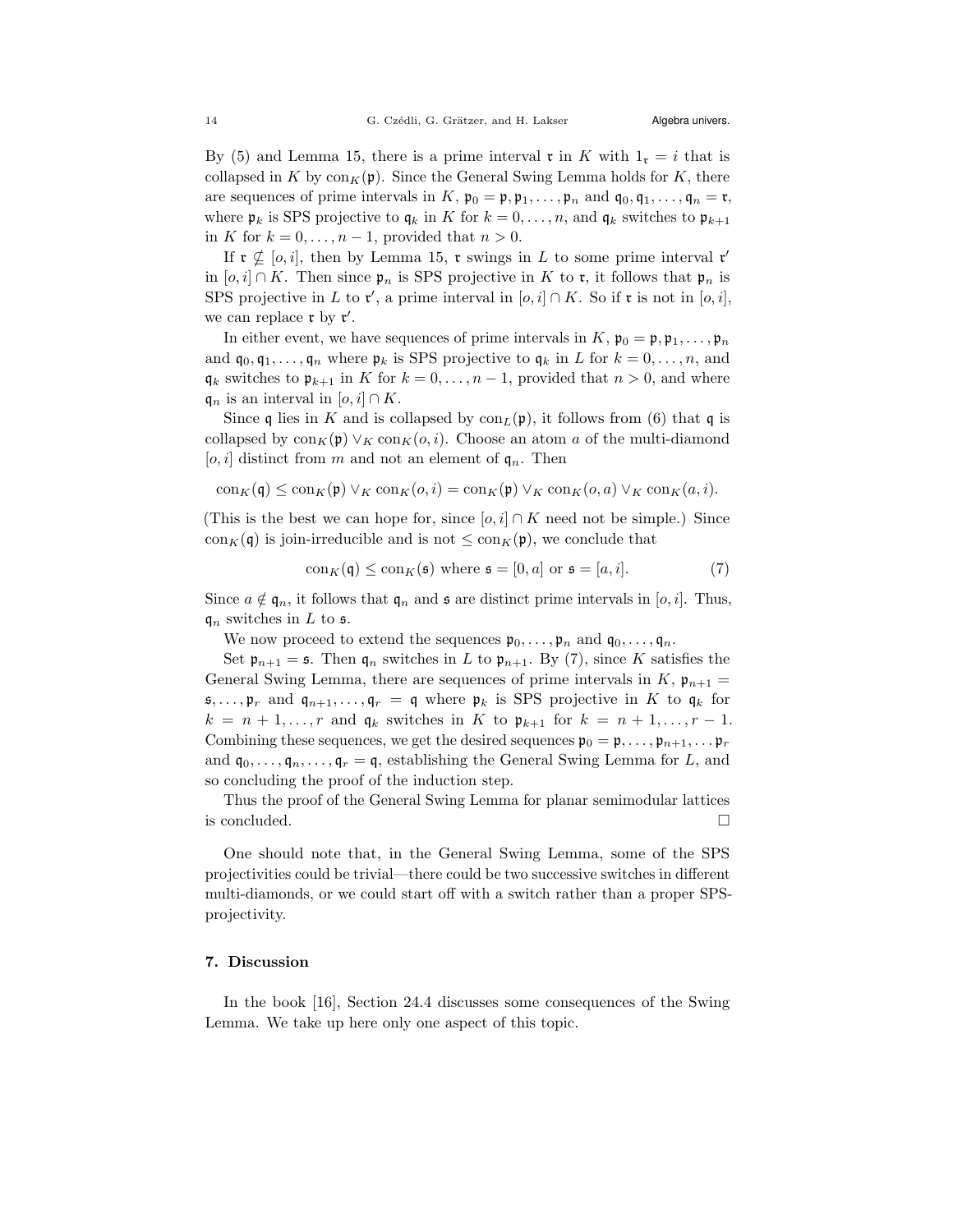**Lemma 17.** Let L be a planar semimodular lattice, and let  $\alpha, \beta \in \text{Con}_J L$  be join-irreducible congruences. If  $\beta < \alpha$ , then there exist prime intervals p and q in L such that

- (i)  $p \,$  swings to  $q$ ,
- (ii)  $\beta \leq \text{con}(\mathfrak{g}) < \text{con}(\mathfrak{p}) \leq \alpha$ , and
- (iii) con(p) covers con(q) in the order (Con<sub>J</sub>  $L; \leq$ ).



FIGURE 10. A swing need not give covering

Figure 10 shows that this lemma does not follow as immediately from the General Swing Lemma. This figure defines a planar semimodular lattice L, which is actually an SPS lattice. Although the Swing Lemma in itself is appropriate to determine the order  $(\text{Con}_I L; \leq)$  as given in the figure, the methods of G. Czédli  $[3]$  and, mainly,  $[4]$  are more effective. The prime intervals of L are labeled by the principal congruences they generate. If we represent  $\alpha$ and  $\beta$  by the thick edges as  $\alpha = \text{con}(\mathfrak{p}')$  and  $\beta = \text{con}(\mathfrak{q}')$ , then the General Swing Lemma applied for  $\mathfrak{p}'$  and  $\mathfrak{q}'$  yields that  $n = 0$ ,  $\mathfrak{p}_0 = \mathfrak{p}'$ ,  $\mathfrak{q}_0 = \mathfrak{q}'$ , and the SPS projectivity described in (1) consist of a single swing of  $\mathfrak{p}'$  to  $\mathfrak{q}'$ . Hence, we cannot obtain a required covering in  $\text{Con}_{I} L$  in this way. Appropriate p and q for Lemma 17 are given in the figure, and the proof runs as follows.

*Proof of Lemma 17.* With  $\alpha, \beta \in \text{Con}_J L$  as in the lemma, pick  $\alpha'$  and  $\beta'$  in Con<sub>J</sub> L such that  $\alpha'$  covers  $\beta'$  in (Con L;  $\leq$ ),  $\beta \leq \beta'$ , and  $\alpha' \leq \alpha$ . Since a join-irreducible congruence of a finite lattice is always generated by a prime interval, we can pick prime intervals  $p'$  and  $q'$  in L such that  $\alpha' = \text{con}(p')$ and  $\beta' = \text{con}(\mathfrak{q}')$ . Since  $\text{con}(\mathfrak{q}') = \beta' < \alpha' = \text{con}(\mathfrak{p}')$ , the prime interval  $\mathfrak{q}'$ is collapsed by  $con(\mathfrak{p}')$ . Hence, the General Swing Lemma yields a sequence (1) from  $\mathfrak{p}'$  to  $\mathfrak{q}'$  such that, for each  $j \in \{0, \ldots, n-1\}$ ,  $\mathfrak{r}_j$  is perspective to or swings to or switches to  $\mathfrak{r}_{j+1}$ . Of course, this sequence satisfies that

 $con(\mathfrak{p}') = con(\mathfrak{r}_0) \geq con(\mathfrak{r}_1) \geq \cdots \geq con(\mathfrak{r}_{n-1}) \geq con(\mathfrak{r}_n) = con(\mathfrak{q}').$ 

If for an integer j with  $0 \leq j \leq n$ , the prime interval  $\mathfrak{r}_i$  is perspective to or switches to the prime interval  $\mathfrak{r}_{j+1}$ , then  $con(\mathfrak{r}_j) = con(\mathfrak{r}_{j+1})$ . Therefore, since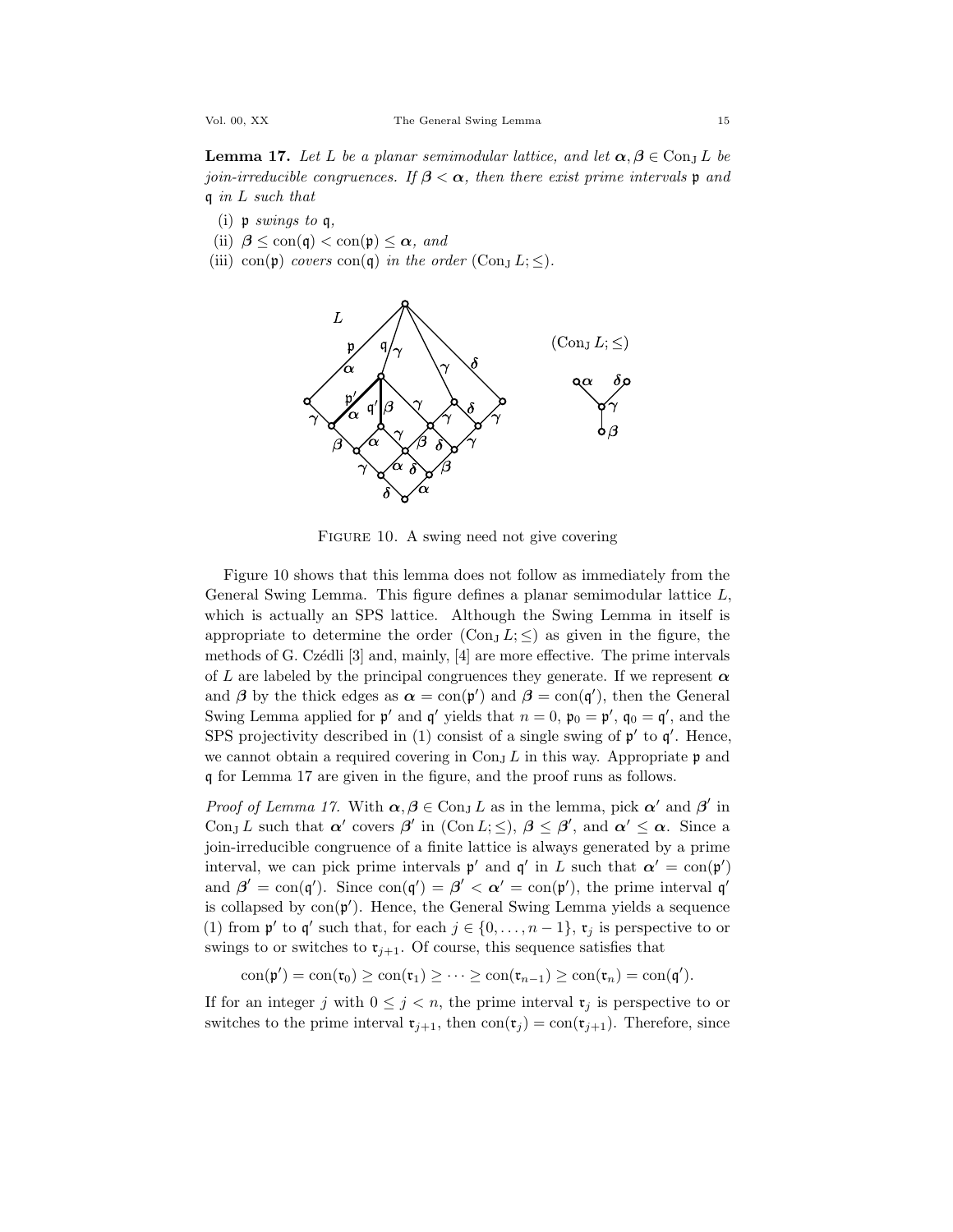con( $\mathfrak{p}'$ ) covers con( $\mathfrak{q}'$ ) in (Con<sub>J</sub> L;  $\leq$ ) and all the con( $\mathfrak{r}_j$ ) belong to Con<sub>J</sub> L, there is a unique  $i \in \{1, ..., n-1\}$  such that  $con(\mathfrak{p}') = con(\mathfrak{r}_i)$ ,  $\mathfrak{r}_i$  swings to  $\mathfrak{r}_{i+1}$ , and  $\text{con}(\mathfrak{r}_{i+1}) = \text{con}(\mathfrak{q}')$ . Therefore, we can let  $\mathfrak{p} := \mathfrak{r}_i$  and  $\mathfrak{q} := \mathfrak{r}_{i+1}$ .  $\Box$ 

We conclude this paper with one more variant of the General Swing Lemma. This variant makes no direct reference to planarity.

Let L be a finite lattice and let m be a tab of L. Then  $K = L - \{m\}$  is a sublattice of L. We obtain K by *stripping* the tab  $m$  from L. A finite lattice  $L$ is stripped, if it has no tabs. It is clear that by consecutive stripping of tabs, we obtain from  $L$  a stripped (sub) lattice  $L^s$ . If we obtain the stripped sublattices  $K_1$  and  $K_2$  from the finite lattice L, then  $K_1$  and  $K_2$  are isomorphic; this follows from the proof of Lemma 4.1 in G. Czédli and E. T. Schmidt  $[8]$ . For instance, starting from  $M_3$ , we obtain three different stripped sublattices, all of them isomorphic to  $C_2^2$ .

Lemma 18 (Reduction Lemma). Let L be a finite semimodular lattice and let  $K$  be a stripped sublattice of  $L$ . If  $K$  satisfies the Swing Lemma, then  $L$ satisfies the General Swing Lemma.

A proof of the Reduction Lemma is implicit in Section 6. Observing that in the Reduction Lemma, if L is planar and semimodular, then  $K$  is slim, planar, and semimodular, we conclude that the Reduction Lemma implies the General Swing Lemma.

Finally, we know that gluing preserves semimodularity; see, for example, E. Fried, G. Grätzer, and E. T. Schmidt [9, Theorem 27] for a stronger statement. Hence, if we glue a non-planar distributive lattice and a planar but non-slim semimodular lattice, then we obtain a nontrivial example in the scope of the Reduction Lemma but not of the General Swing Lemma.

#### **REFERENCES**

- [1] Czédli, G.: Representing homomorphisms of distributive lattices as restrictions of congruences of rectangular lattices. Algebra Universalis 67, 313–345 (2012)
- [2] Cz´edli, G.: Diagrams and rectangular extensions of planar semimodular lattices. Algebra Universalis, to appear.
- [3] G. Czédli, Patch extensions and trajectory colorings of slim rectangular lattices, Algebra Universalis, 72 (2014), 125–154.
- [4] Czédli, G.: A note on congruence lattices of slim semimodular lattices. Algebra Universalis, 72, 225–230 (2014)
- [5] G. Czédli and G. Grätzer, Planar Semimodular Lattices: Structure and Diagrams. Chapter 3 in [33].
- [6] G. Czédli and G. Makay: Swing lattice game and a short proof of the swing lemma for planar semimodular lattices. Acta Sci. Math. (Szeged)
- [7] G. Czédli and E. T. Schmidt, Slim semimodular lattices. I. A visual approach, Order 29 (2012), 481–497.
- [8] G. Czédli and E. T. Schmidt, Slim semimodular lattices. II. A description by patchwork systems, Order 30 (2013), 689–721.
- [9] E. Fried, G. Grätzer, and E. T. Schmidt, Multipasting of lattices Algebra Universalis 30 (1993), 241–260.
- [10] Grätzer, G.: Equational classes of lattices. Duke Math. J.  $33$  (1966), 613-622.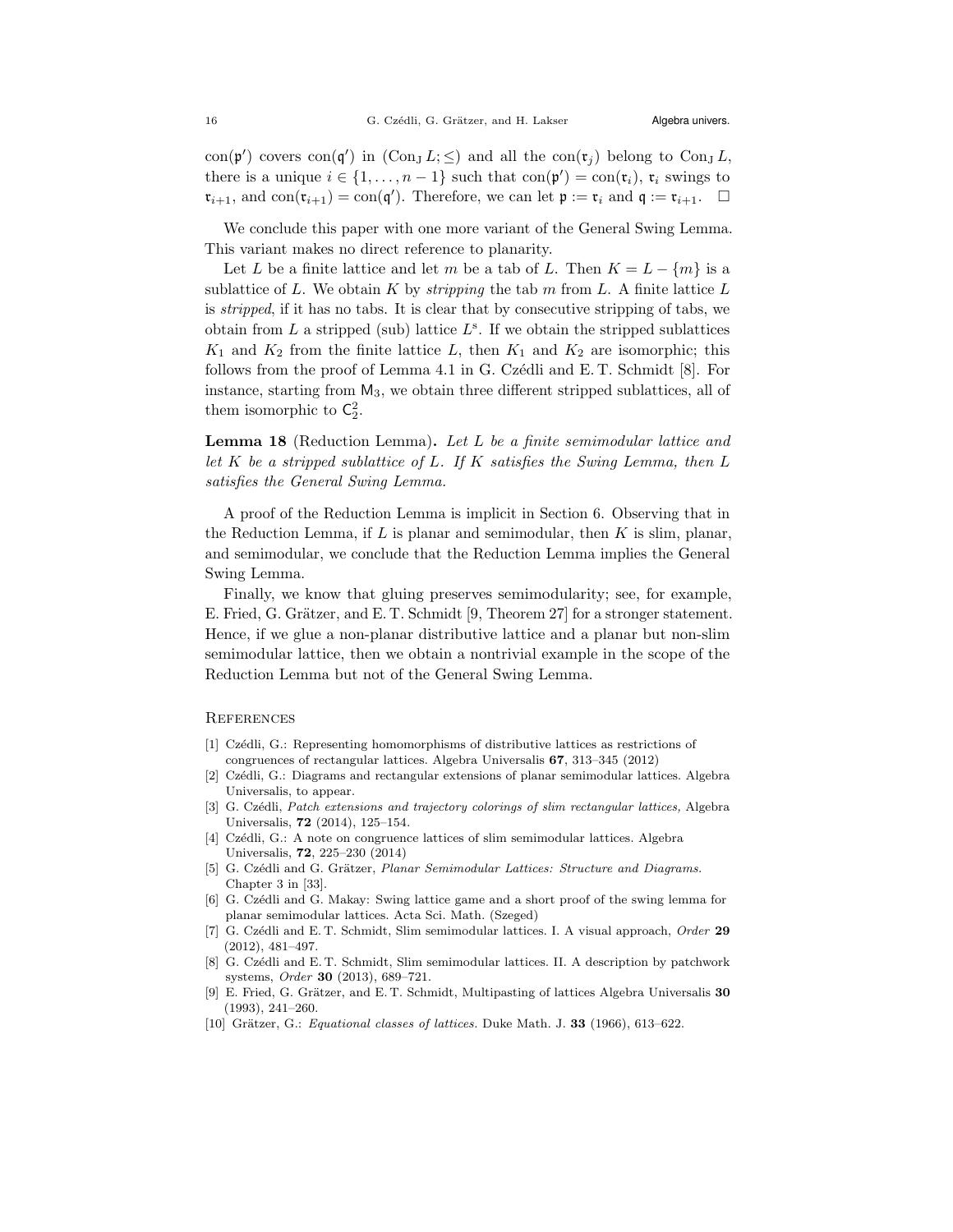- [11] Grätzer, G.: Lattice Theory: Foundation. Birkhäuser Verlag, Basel, 2011. xxix+613 pp. ISBN: 978-3-0348-0017-4.
- [12] Grätzer, G.: Congruences and prime-perspectivities in finite lattices. Algebra Universalis 74 (2015), 351–359. arXiv: 1312.2537
- [13] Grätzer, G.: On a result of Gábor Czédli concerning congruence lattices of planar semimodular lattices. Acta Sci. Math. (Szeged). arXiv 1403.3875
- [14] Grätzer, G.: Congruences and trajectories in planar semimodular lattices. Algebra Universalis.
- [15] Grätzer, G.: Planar Semimodular Lattices: Congruences. Chapter 4 in [33].
- [16] Grätzer, G.: The Congruences of a Finite Lattice, A Proof-by-Picture Approach, second edition. Birkhäuser, 2016. xxxii+347.
- [17] Grätzer, G.: Congruences of fork extensions of lattices. Algebra Universalis, published online Aug. 17, 2016.
- [18] Grätzer, G.: Homomorphisms and principal congruences of bounded lattices. I. Isotone maps of principal congruences Acta Sci. Math. (Szeged).
- [19] Grätzer, G.: Homomorphisms and principal congruences of bounded lattices. II. Sketching the proof for sublattices. Acta Sci. Math. (Szeged).
- [20] Grätzer, G.: Homomorphisms and principal congruences of bounded lattices. III. The Independence Theorem. Algebra Universalis.
- [21] G. Grätzer, A technical lemma for congruences of finite lattices. Algebra Universalis  $72$ (2014), 53–55.
- [22] Grätzer, G.: Congruences in slim, planar, semimodular lattices: The Swing Lemma, Acta Sci. Math. (Szeged) 81 (2015), 381–397
- [23] G. Grätzer and E. Knapp, Notes on planar semimodular lattices. I. Construction. Acta Sci. Math. (Szeged) **73** (2007), 445-462.
- [24] G. Grätzer and E. Knapp, A note on planar semimodular lattices. Algebra Universalis 58 (2008), 497–499.
- [25] , Notes on planar semimodular lattices. II. Congruences. Acta Sci. Math.  $(Szeged)$  **74** (2008), 37-47.
- [26]  $\_\_\_\_\$ , Notes on planar semimodular lattices. III. Rectangular lattices. Acta Sci. Math. (Szeged) 75 (2009), 29–48.
- [27] , Notes on planar semimodular lattices. IV. The size of a minimal congruence lattice representation with rectangular lattices. Acta Sci. Math. (Szeged) 76 (2010), 3–26.
- [28] G. Grätzer, H. Lakser, and E. T. Schmidt, Congruence lattices of finite semimodular lattices. Canad. Math. Bull. 41 (1998), 290–297.
- [29] G. Grätzer and E. T. Schmidt, Ideals and congruence relations in lattices. Acta Math. Acad. Sci. Hungar. 9 (1958), 137–175.
- [30] G. Grätzer and E. T. Schmidt, Congruence lattices of finite semimodular lattices, Abstracts Amer. Math. Soc. 97T-06-56.
- [31] G. Grätzer and E.T. Schmidt, A short proof of the congruence representation theorem for semimodular lattices. Algebra Universalis 71 (2014), 65–68.
- [32] G. Grätzer and E. T. Schmidt, An extension theorem for planar semimodular lattices. Periodica Mathematica Hungarica (2014) 69 (2014), 32–40.
- [33] G. Grätzer and F. Wehrung eds., Lattice Theory: Special Topics and Applications. Volume 1. Birkhäuser Verlag, Basel, 2014
- [34] G. Grätzer and F. Wehrung eds., Lattice Theory: Special Topics and Applications. Volume 2. Birkh¨auser Verlag, Basel, 2016

#### GÁBOR CZÉDLI

University of Szeged, Bolyai Institute, Szeged, Aradi vértanúk tere 1, Hungary 6720 e-mail, G. Czédli: czedli@math.u-szeged.hu URL: http://www.math.u-szeged.hu/~czedli/

GEORGE GRÄTZER AND HARRY LAKSER